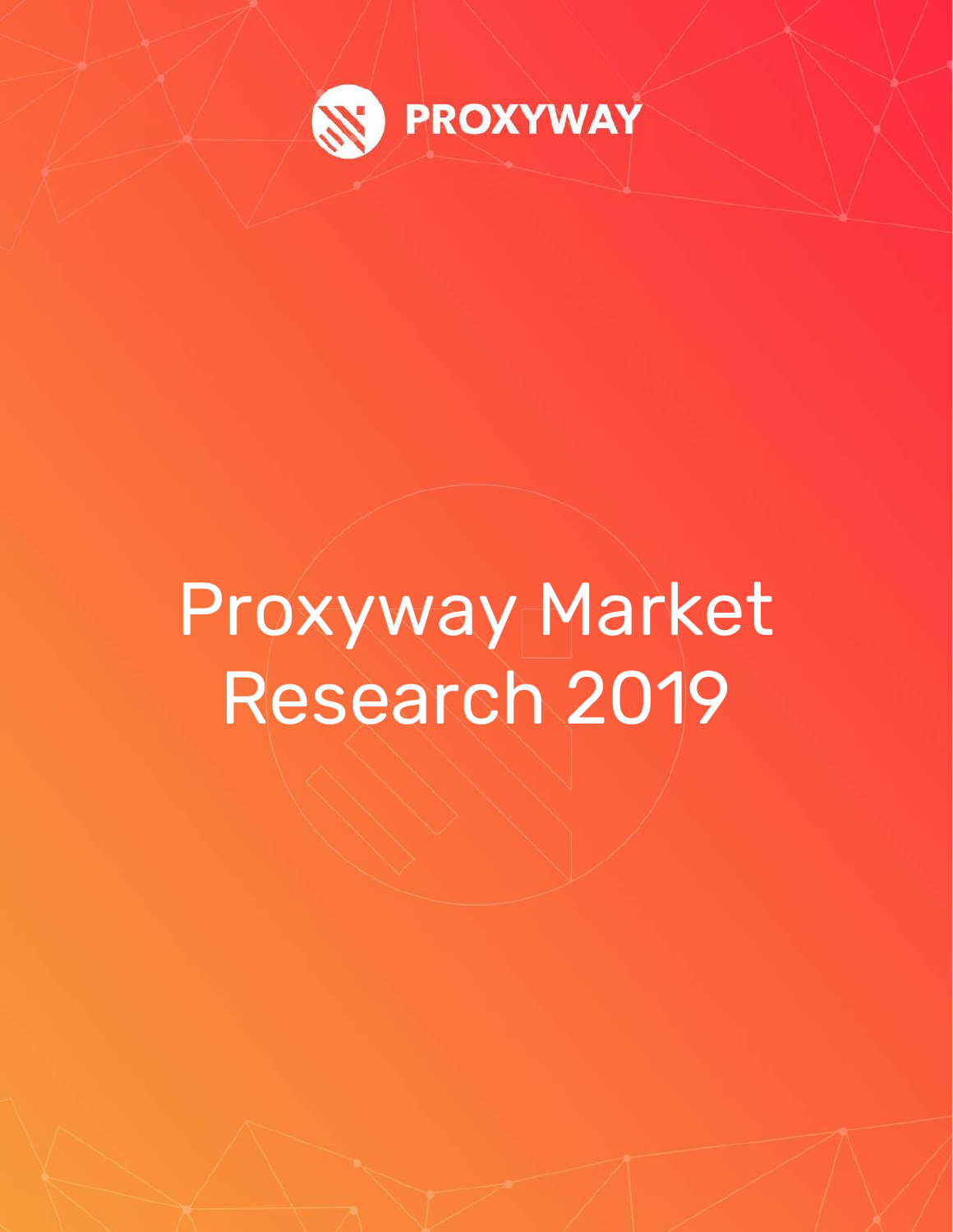## Why Read This Report

Proxyway started as a two people project that concentrates on reviewing proxy providers and their proxies. Proxies are mainly used for gathering data for reasons such as market research, brand protection, ad verification and much more.

Using such data enables businesses to make the right decisions and gain competitive knowledge on the market. In order to gain this data the term "web scraping" comes in as a solution. As the definition goes - web scraping means gathering data (usually in great quantities) from various websites. Web scraping is much faster than manual scraping, as it is done by bots.

It should come as no surprise that businesses use web scraping as a means to collect data in large quantities over short periods of time. According to [Dianomi,](https://www.dianomi.com/cms/wp-content/uploads/2018/06/RobotTrafficReport-US_20June2018_V6-draft.pdf) on average about 58,1% of web traffic is non-human, and around 22,9% of this traffic is bots that are used by businesses to gain competitive intelligence.

Web scraping has been on the rise for a while now and the numbers will only keep on growing. This is why we at Proxyway decided to conduct unbiased and honest research on the best proxy providers currently on the market.

# Methodology

For this research, we chose to review nine proxy providers and their residential proxy services. We decided to choose the aforementioned nine providers in our research as they are considered to be the leaders in the proxy market.

In order to achieve accurate conclusions, we used several tools to aid us whilst reviewing the proxies of the nine proxy providers: [SimilarWeb,](https://www.similarweb.com/) [Ahrefs,](https://ahrefs.com/) [LinkedIn](https://www.linkedin.com/) (and other publicly available social networking and business data channels). As for the assessment of proxies' performance, we used our own script (read more about our testing metho[d here\)](https://proxyway.com/guides/how-to-test-proxies).

This research concentrates on the period of 2018.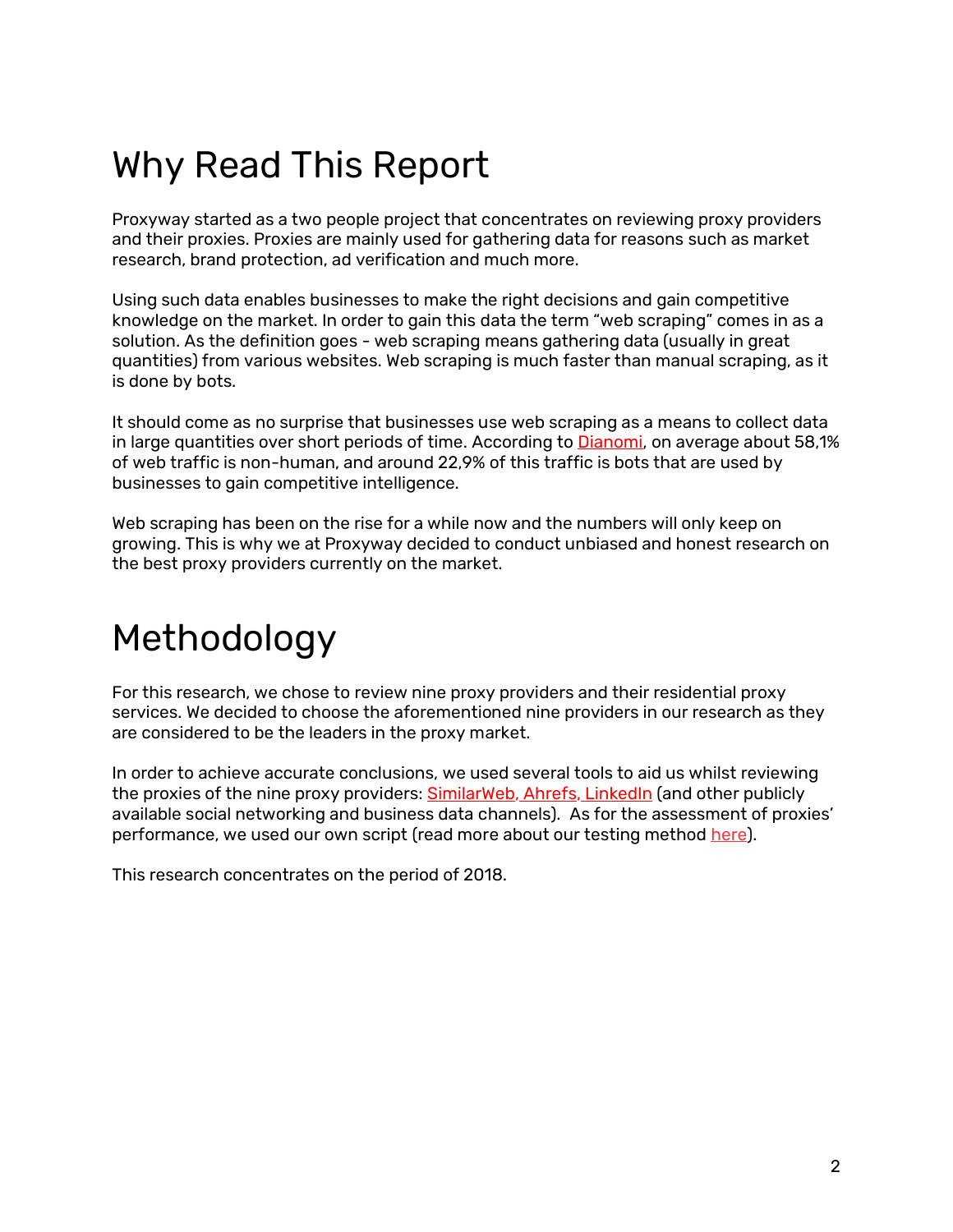# Key Takeaways

#### **Performance**

- Based on our research, the best proxy service providers by the overall performance are Oxylabs and Geosurf.
- Geosurf, Oxylabs, and Smartproxy proxies are dominating by the best success rate (over 75%) and the response time (less than 5s) measures.
- Oxylabs have the most stable proxies by taking into account both the success rate and the average response time.

#### **Customer Service**

- Luminati and The Proxy Store offer the highest number of ways to support their customers. However, based on our research the best overall customer support is provided by Smartproxy, Luminati, and Oxylabs.
- Smartproxy gets the pat on the back for immediate attention to the customer support inquiries. While Oxylabs goes an extra mile by offering a dedicated account manager to their clients.

#### **Marketing**

- Luminati, Geosurf, and Storm Proxies are ahead of the pack when it comes to the overall marketing performance.
- The proxy service providers with the most website visits are Luminati (3.81M), Storm Proxies (1.56M), and Oxylabs (1.19M).
- The most searched proxy service providers on the search engines are Geosurf, The Proxy Store, and Luminati.
- The proxy service providers with the most solid brands based on the domain rating measure are Luminati (60), Microleaves (40), and Storm Proxies (39).

### **Other**

- Apart from Geosurf, all the proxy providers offer either free trial or money back guarantee option.
- The majority of the proxy providers offer referral programmes that are based on revenue shares, and their offers go up as high as 50%.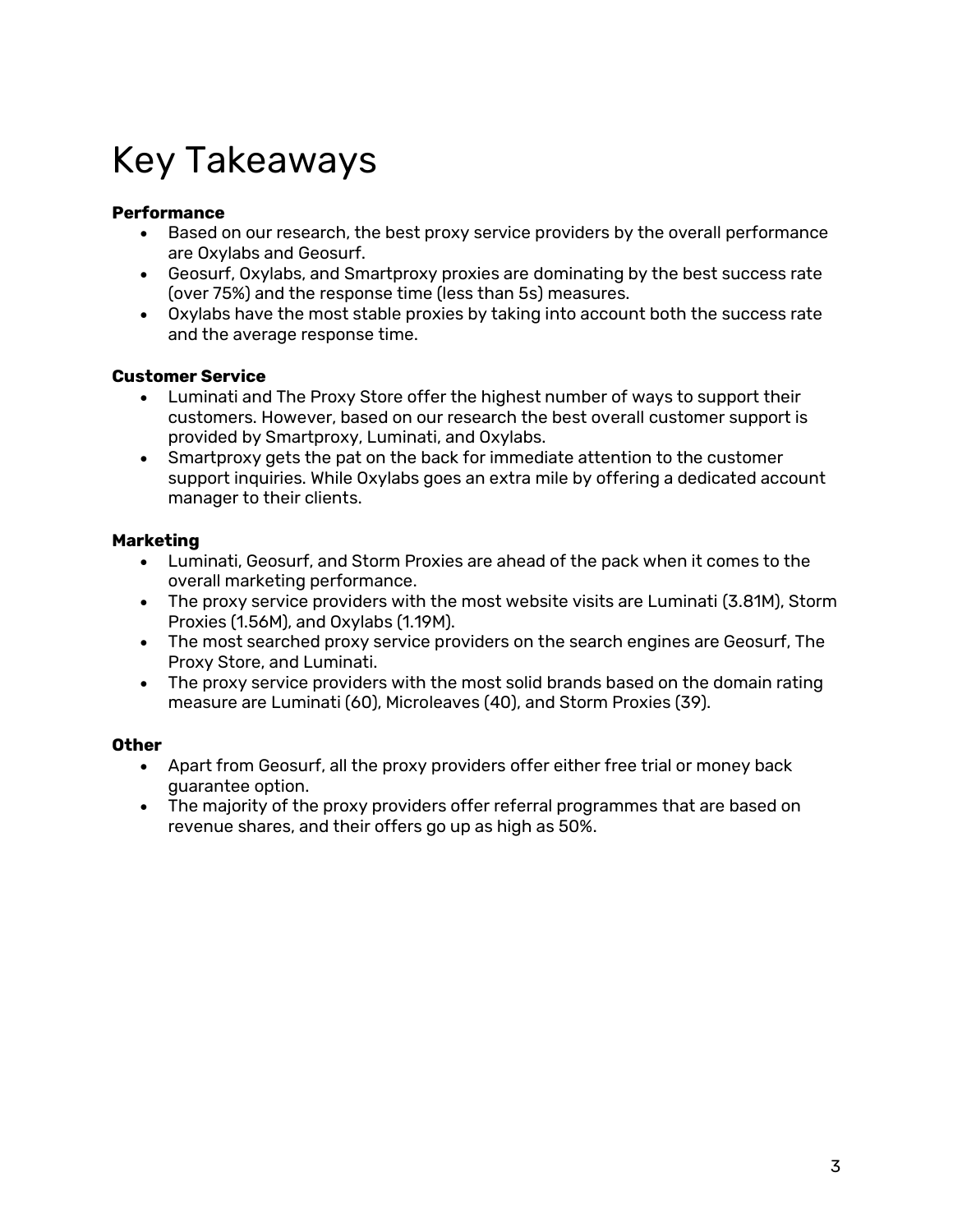# **Table Of Contents**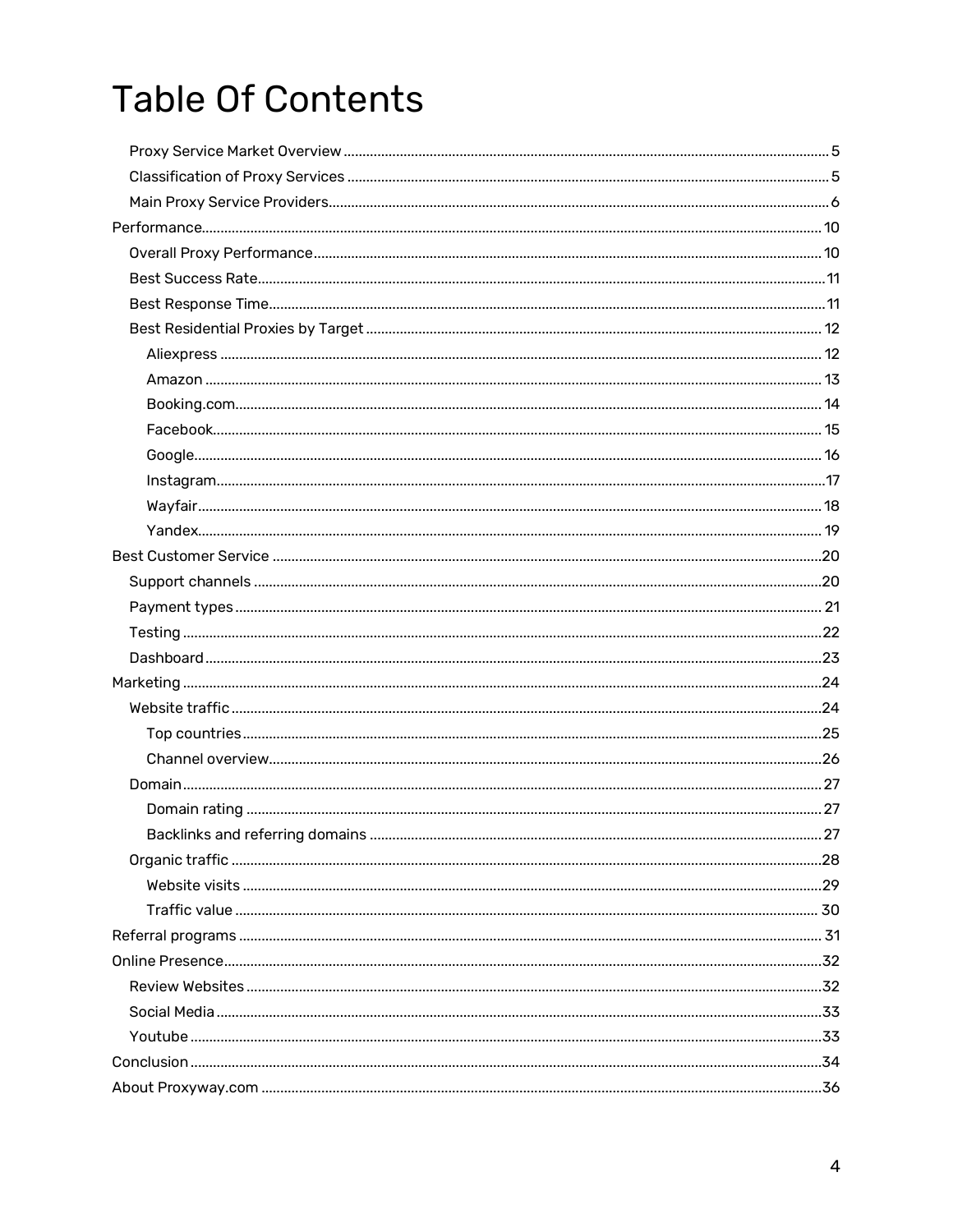# <span id="page-4-0"></span>Proxy Service Market Overview

## <span id="page-4-1"></span>Classification of Proxy Services

Before jumping into the Proxy Service market overview, let's have a quick refresher course about what the **Proxy** is itself. A **Proxy** generally means a "substitute" that allows going online under a different IP address. It has multiple purposes, from improving security to monitoring online activities, and there are a bunch of different types of proxies to choose from.

For instance, a **Residential Proxy** is an IP address that is provided by an Internet Service Provider (ISP) to a household. By hiding the real IP behind a residential proxy, the highest levels of anonymity can be achieved. Unless a residential proxy will be used too often and for spammy reasons, getting blocked will be a difficult task to accomplish. Residential proxies are legitimate IP addresses attached to physical locations. Hence, by harvesting the power of this kind of proxy, access to geo-blocked content will be a worry of the past.

On the contrary, a **Data Center Proxy** is provided by a third party instead of an ISP. This type of proxy is very similar to the residential proxy in its purpose and tends to be the most common type of proxy out there. What differs is that internet requests don't track back to an ISP, as it only imitates a real internet connection. If targeted sites monitor their incoming internet requests, they could easily identify data center proxy tracks and block access to their content.

Now taking a step further, proxies can be either **Dedicated**, **Semi-Dedicated** or **Shared**.

In essence, a **Dedicated Proxy** is not shared with anyone else and used only by one user. This kind of proxy, also known as a private proxy, provide a user with completely private IP authentication and anonymity.

A **Semi-Dedicated Proxy** is either used by 2-5 users simultaneously or given only for the scraping of a specific target. As a proxy can be in use amongst a handful of users, the luxury of completely private IP authentication is not on offer.

While a **Shared Proxy** is in use by hundreds or even thousands of different users. This kind of proxy won't offer high quality, speed or success rate. The only upside is that you could acquire them free of charge, but most likely fall into the marketing campaign traps or/and malicious internet threats.

Now with this under our belt, let's concentrate on what this report is all about – market research on residential proxy service providers.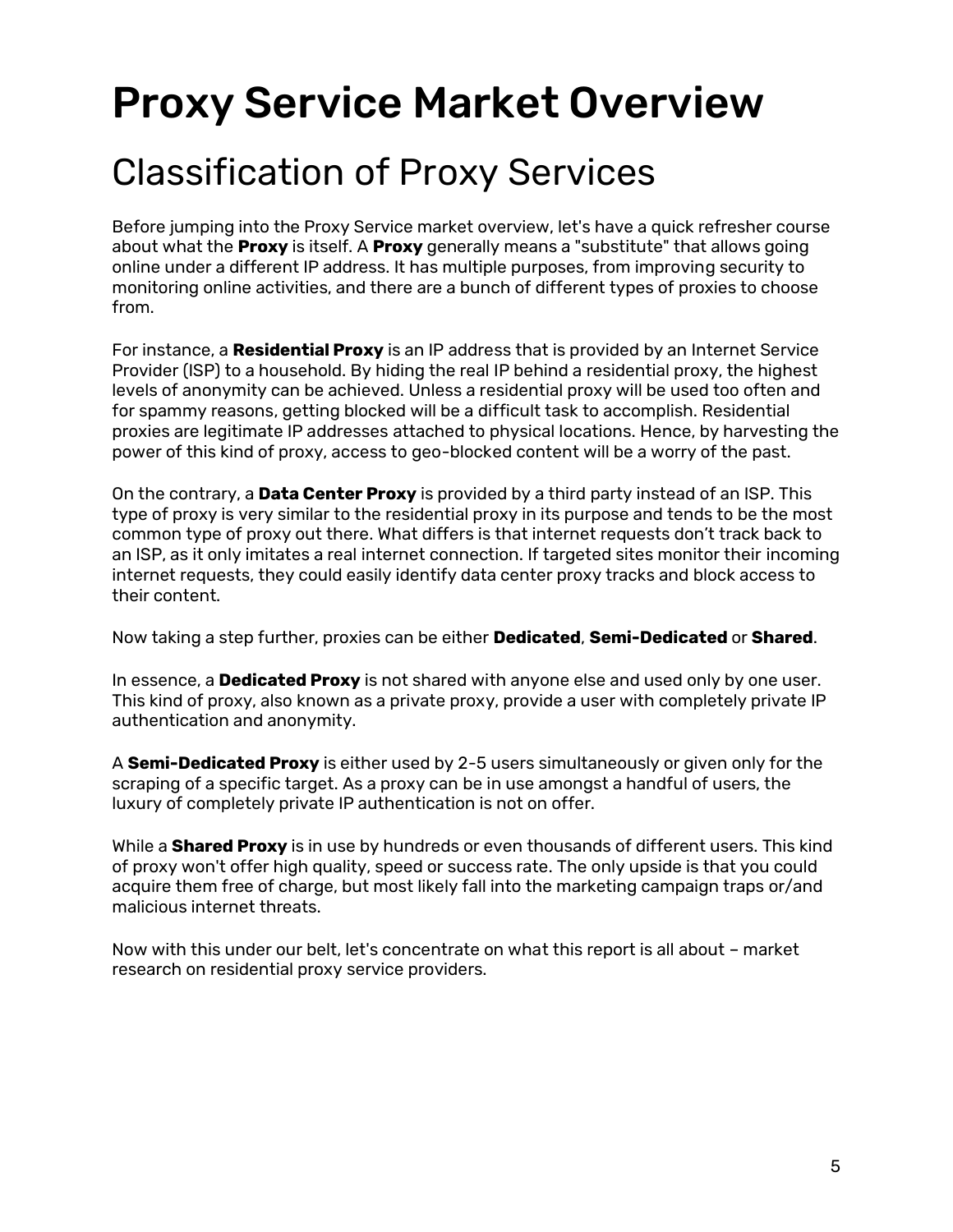## <span id="page-5-0"></span>Main Proxy Service Providers



- 30M+ residential IPs
- Global coverage (country & city level targeting)
- Dedicated 24/7 customer support
- **Country**: Lithuania
- **Industries:** Services, Information Technology (IT)
- **Size**: Medium
- **Employees**: 35
- **Type**: Privately Held
- **Founded**: 2012

Oxylabs provides business intelligence data, offers premium-level proxies and enterpriselevel support. Their team has decades of personal experience in web data harvesting and extraction industry, so they know what works best. Oxylabs Dedicated Residential Proxies are widely used for all kind of data extraction tasks. They offer a residential proxy network with more than 30M residential IPs from all 195 countries around the world. What's more, a worldwide city level targeting and dedicated 24/7 enterprise-level support.

# $\bigcirc$  GeoSurf

- 2M+ residential IPs
- 130 global locations (country & city level targeting)
- Dedicated support
- **Country: United States**
- **Industries**: Computer services and hardware, Internet
	- **Size**: Medium
- **Employees**: 2
- **Revenue**: \$411.3K+
- **Type**: Privately Held
- **Founded**: 2009

Geosurf introduces themselves as providing proxies that are great for ad verification, social listening, SEO, sales intelligence and sneaker copping. While Geosurf offers their Residential IPs based on P2P Network, which enables clients the freedom to harvest the web by harnessing a pool of just over 2M residential IPs proxy pool. Geosurf offers inbuilt IP rotation API for high scope and high-performance enterprise level activities. With 130 global locations to choose from, Geosurf is among the picks for small to medium data retrieval operations.

# Luminati

- Over 35M residential IPs
- Global coverage (country & city level targeting)
- Dedicated 24/7 customer support
- **Country:** Israel
- **Industries:** Computer services and hardware, Security
- **Size**: Medium
	- **Employees**: 110
- **Revenue**: \$2M+
- **Type**: Privately Held
- **Founded**: 2014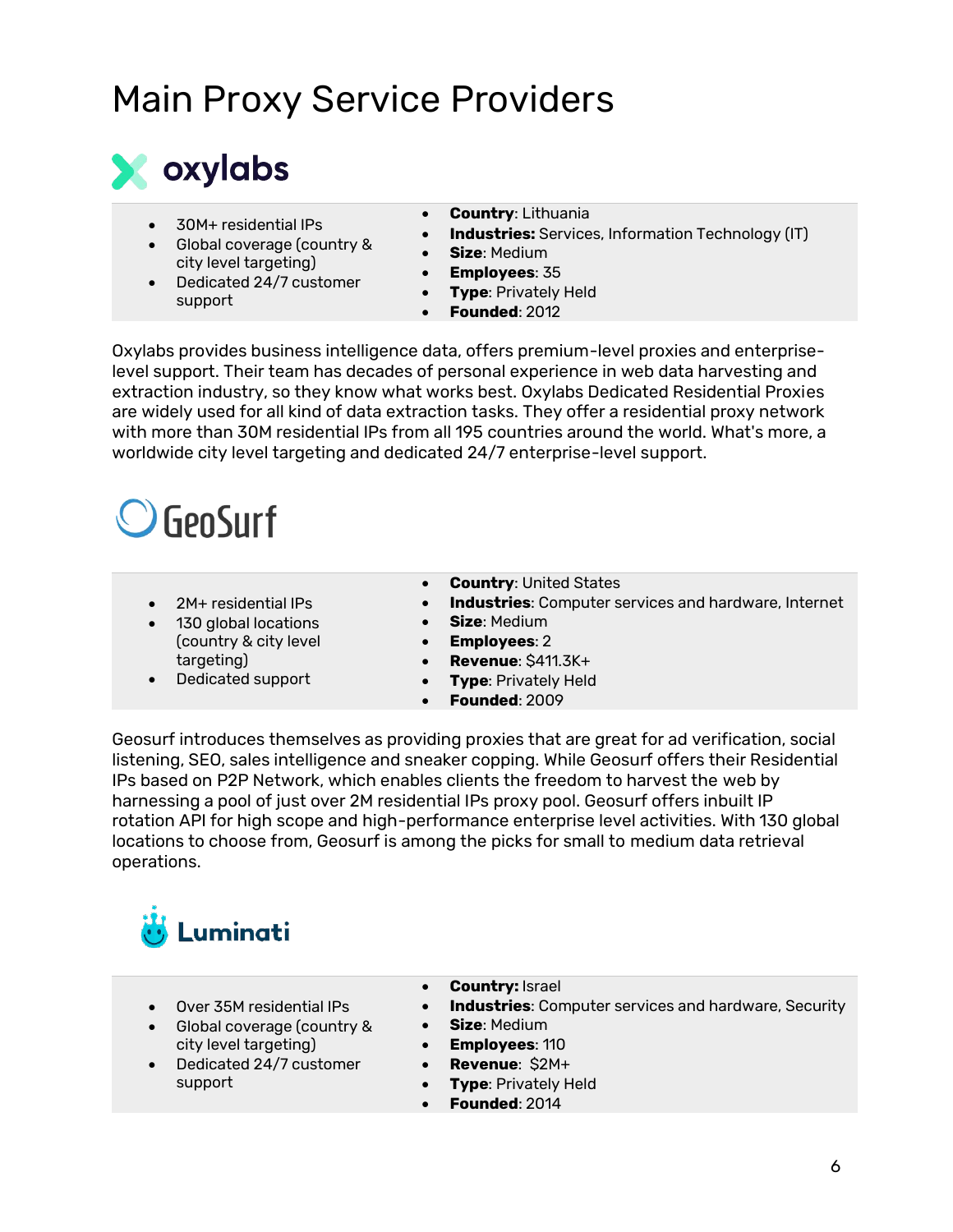Luminati has a peer to peer (P2P) network with over 35 million residential IPs in **223 countries** (surely there are 195 countries in the world) all around the world, making it the largest proxy network provider in the market. Luminati offers to send concurrent requests to different IP addresses, so there is a low chance to be slowed down by a rogue server, meaning the overall service has decent speed. Luminati advertises really impressive resources at their disposal and has a dedicated 24/7 customer support.



- 500k residential IPs
- 50 countries
- Customer support
- **Country**: Israel
- **Industries**: Computer services and hardware, Security
- **Size**: Medium
- **Employees**: 5
- **Type**: Privately Held
- **Founded**: 2017

NetNut is an advanced, secure and fast business proxy network. NetNut service depends on the unique position and location of DiViNetworks' existing data delivery and network management solutions. DiViNetworks provides services to over 100 ISPs from tens of point of presence (PoPs) around the world. They claim to have half a million IPs that are always online and ready to use as they get them from ISPs. In total, they say that they support around 50 countries. While customer support is handled via the Skype platform.



- 150K residential IPs
- 5 Geolocations
- Dedicated customer support
- **Country**: United States
- **Industries**: Computer services and hardware, Internet
- **Size**: Small
	- **Employees**: 4

According to their website, RSocks offers very fast and legit 150K residential proxies and 390K exclusive proxies to solve all sorts of problems such as mailing, registrations and social networks, checking, parsing, using them in SEO and other activities.

Rsocks website lacks information on the location coverage, which is something to take into account when considering Rsocks. On the upside, their customer support does not only have a support ticket system in place but also live chat and Skype options.



- Over 45K residential IPs
	- U.S and EU countries
- Couldn't find any information on the company online\*
- Customer support
- *\*We contacted the providers personally, but did not receive a response from them.*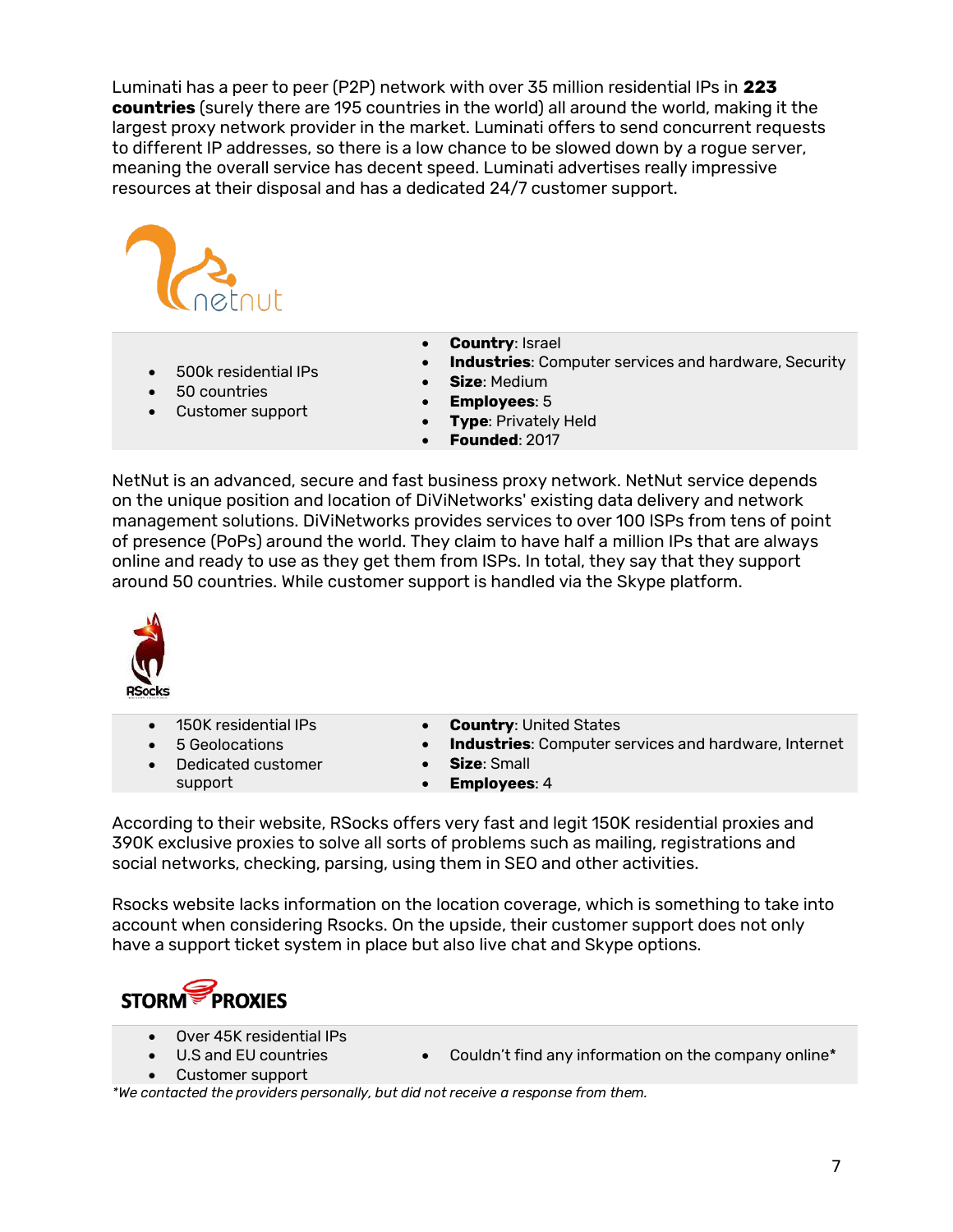According to the website, Storm Proxies offers dedicated proxies optimized for jobs that require high-speed fixed IP addresses. While their Residential Backconnect Rotating proxies are stated to be ideal for tasks that need vast amounts of different IPs for scraping sites, SEO tools, traffic bots, and other data related activities.

Storm Proxies offer a pool of over 45K residential IP proxies that rotate every 3 to 15 minutes. When it comes to location coverage, only the U.S and EU countries are available. Clients can contact Storm Proxies support by filling out a form on their website, which never guarantees a swift reply if a question pops up.



- 30M residential proxies
- 100 locations

• Couldn't find any information on the company online\*

• 24/7 customer support *\*We contacted the providers personally, but did not receive a response from them.*

According to the website, The Proxy Store has an impressive residential proxy pool of 30M IPs that cover more than 100 countries. However, since selecting a location is not an option, we don't see the point of advertising this. Even though The Proxy Store doesn't offer all the features that we include in our other reviews, they still provide a secure and fast proxy network. While there are a ticket system and a live chat option for customer support inquiries.



- Over 26M IP pool
- 24/7 customer support
- **Industry**: Computer & Network Security
- **Size: Small**
- **Employees**: 11-50\*
- **Type: Public Company**
- **Founded**: 2012

*\* We did not receive a response from them specifying the number.*

Microleaves offer a residential proxy network that consists of over 26 million IPs around the world. Their network rotates between IP addresses and ports your connection every 5 minutes. When it comes to locations, they don't provide a precise number of how many countries they support. Their website simply suggests that they cover every city in the world. Microleaves offer 24/7 customer support via Skype platform and have a ticketing system in place.

#### $\equiv$  Smartproxy

• 10M IP pool

support

- 190 Countries (country & city level targeting) • Dedicated 24/7 customer
- **Country**: Global
- **Industries**: IT
- **Size**: Medium
	- **Employees**: 18
	- **Type**: Privately Held
	- **Founded**: 2017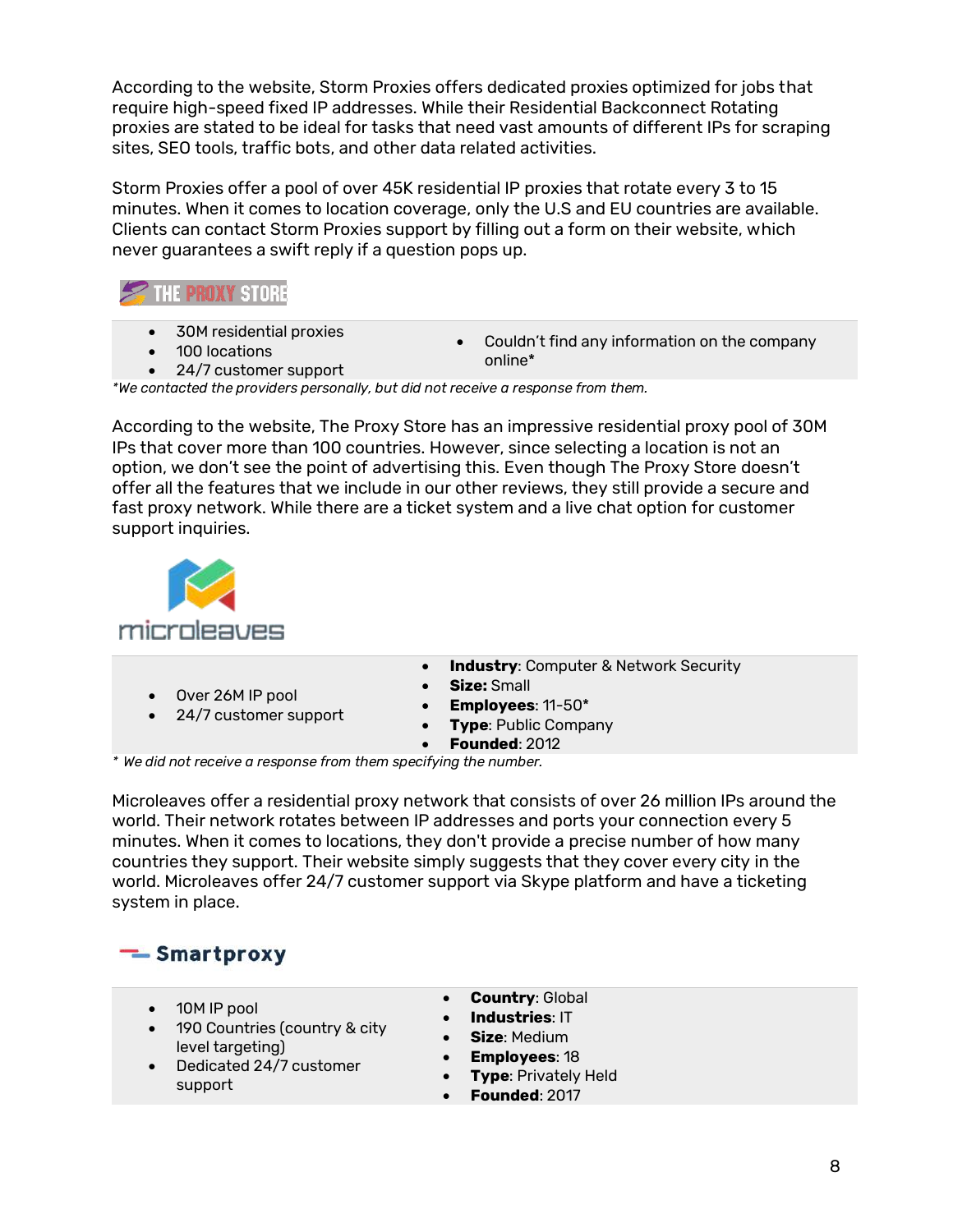Smartproxy proxies are widely used for tasks such as cybersecurity, ad verification, SEO, sales intelligence, data collection, and brand protection, to name a few. Smartproxy offers a network of 10M+ IPs that keeps on steadily growing and are just five countries shy of the global coverage status. It also supports the highest IPv4 protocol with applications that support HTTP/HTTPS proxies. Smartproxy is highly praised for its dedicated 24/7 customer support.

### **Others**

It goes without saying that there are countless of other proxy service providers out there. Unfortunately, with limited minutes in the day, we had to concentrate on the main players. But rest assured, we continue to monitor the proxy service provider market. Our residential proxy providers list is ever growing, and we will test out their services in the near future.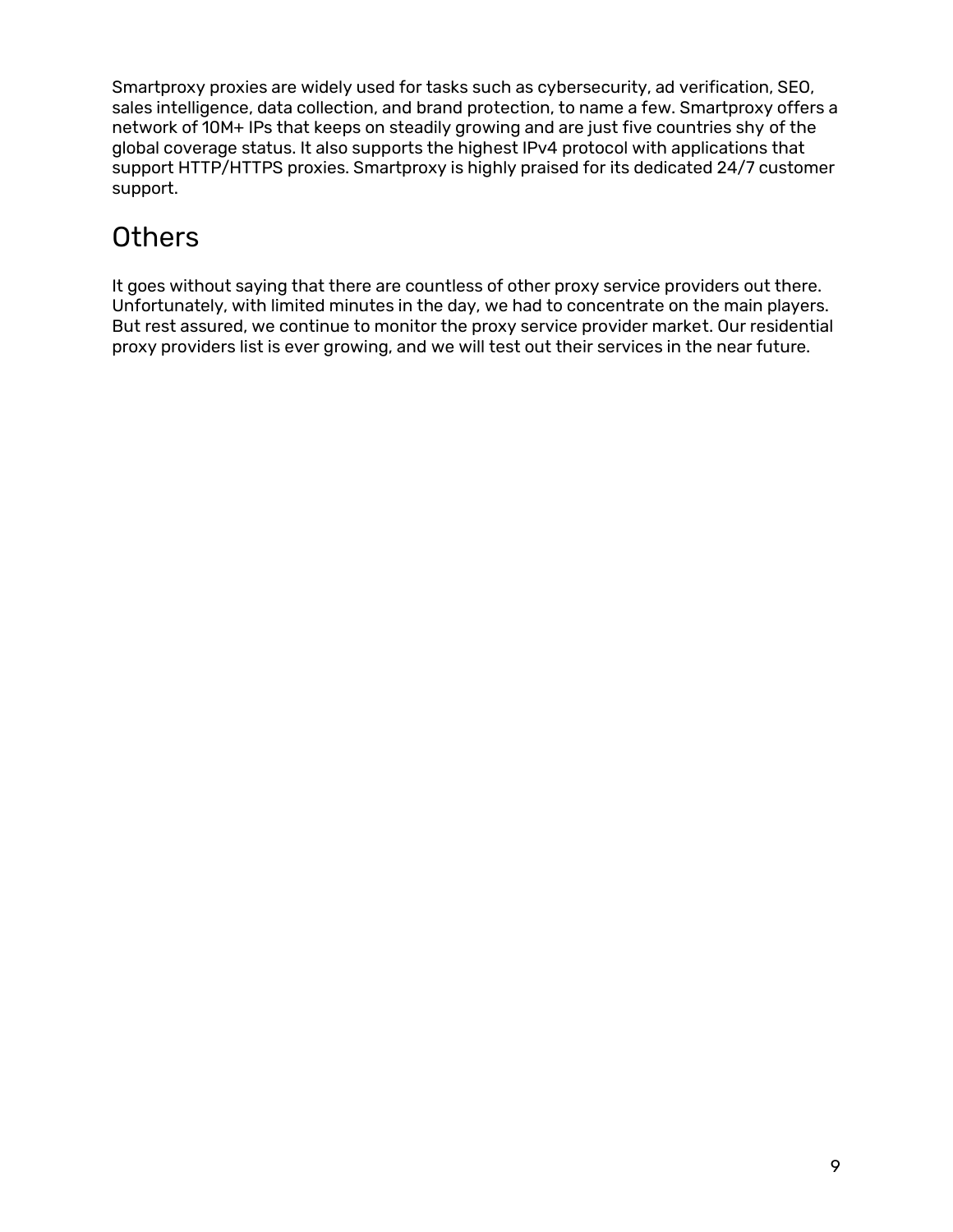# <span id="page-9-0"></span>Performance

When it comes to measuring proxy performance, we took into account several ways to do so. Firstly, we looked at the overall proxy performance based on their ability to withstand the load of concurrent connections. Secondly, we measured their proxy success rate and their response while putting them to work. And finally, we tested how every provider's proxies operated based on the target they were being used on and measured both their success rate and response time. Below you will find all the test results and conclusions.

### <span id="page-9-1"></span>Overall Proxy Performance



In the table above, you can see the overall proxy performance of all proxy providers. During this performance test, we gradually increased the number of concurrent connections and put the proxies on a huge load, going from 0 to 500.

The most noticeable is the blue line, which represents Microleaves proxy performance. From the very beginning, it drops right away and continues to drop until they reach the 200 concurrent connection point. It does rise up a little until the 400 mark, and then drops again. It is fair to say that Microleaves did the worst in the performance test.

As for the best performance rate, at first glance, it looks like The Proxy Store, but as soon as they hit the 200 concurrent sessions mark, they drop and fall into the second to last place. It is clear then that Oxylabs and Geosurf are the best performing proxies based on concurrent sessions.

Overall, more or less all providers' proxies, apart from The Proxy Store and Microleaves, maintained a stable connection no matter the load. To rate the top three providers for concurrent session performance would be as follows: 1st Oxylabs, 2nd Geosurf, 3rd Smartproxy.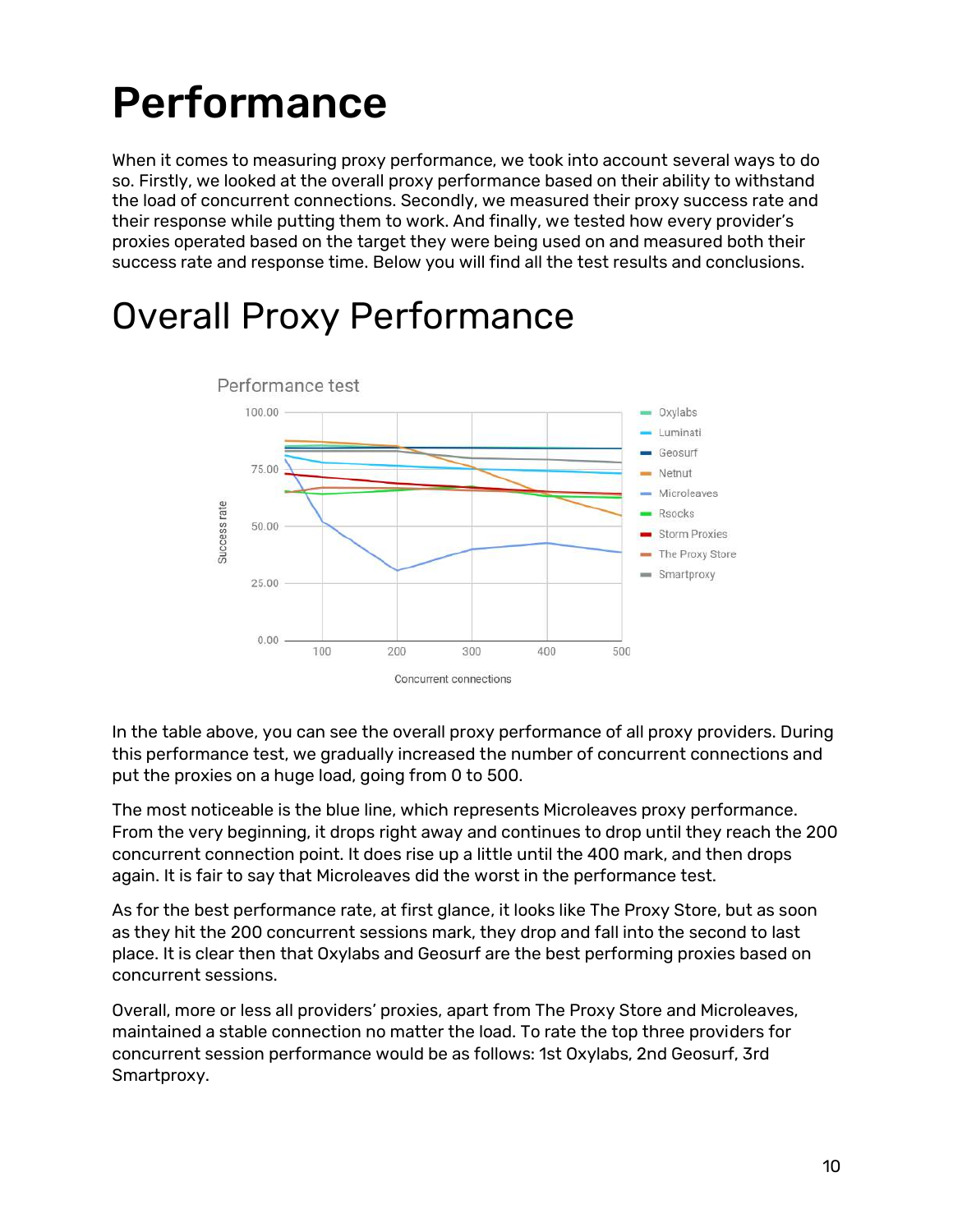## <span id="page-10-0"></span>Best Success Rate

When it comes to the best success rate, the top three providers clearly stand out as well: Oxylabs, Geosurf, and Smartproxy. All three stand almost at the same level, but Oxylabs wins over by a small number. The worst success rates came from Microleaves.



### <span id="page-10-1"></span>Best Response Time

Looking at the overall response time, the winner is Storm Proxies, but coming really close are Oxylabs and Smartproxy. All of them have less than 5s of average response time.



Very noticeably the slowest (nearing the 15s mark) would be The Proxy Store.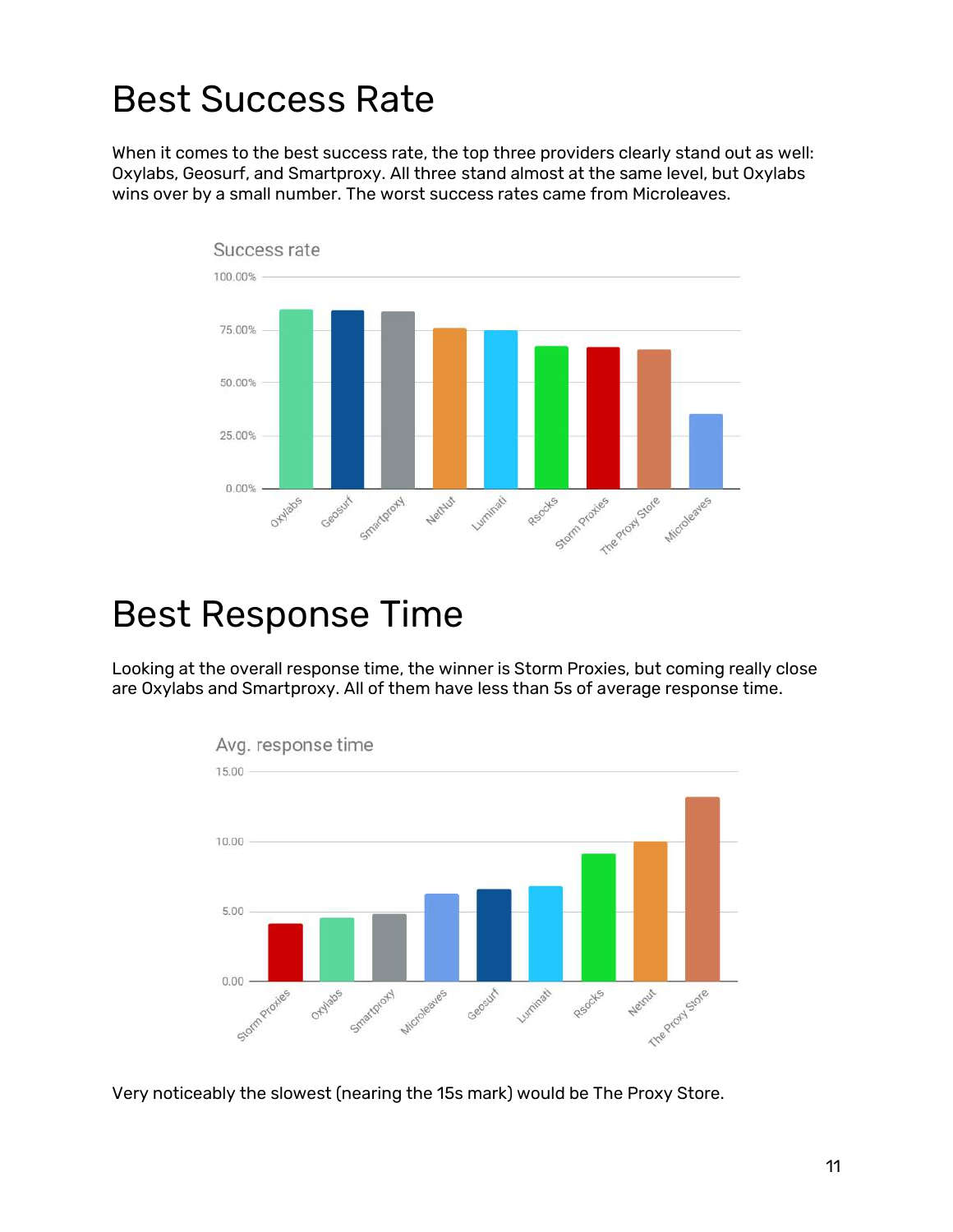# <span id="page-11-0"></span>Best Residential Proxies by Target

#### <span id="page-11-1"></span>Aliexpress

Looking at the success rates of proxies used on Aliexpress, almost all of them did really well and went over the 75% margin, the leader being Geosurf and the follow uppers were Storm Proxies and Luminati. However, Microleaves did not perform as well and went slightly below 50% of the success rate.



Even though Geosurf had a higher success rate, their response time was average. The lead for the best average response time went with Storm Proxies. The second best being Oxylabs and closing in was Smartproxy. The worst performing provider, in this case, was Netnut.

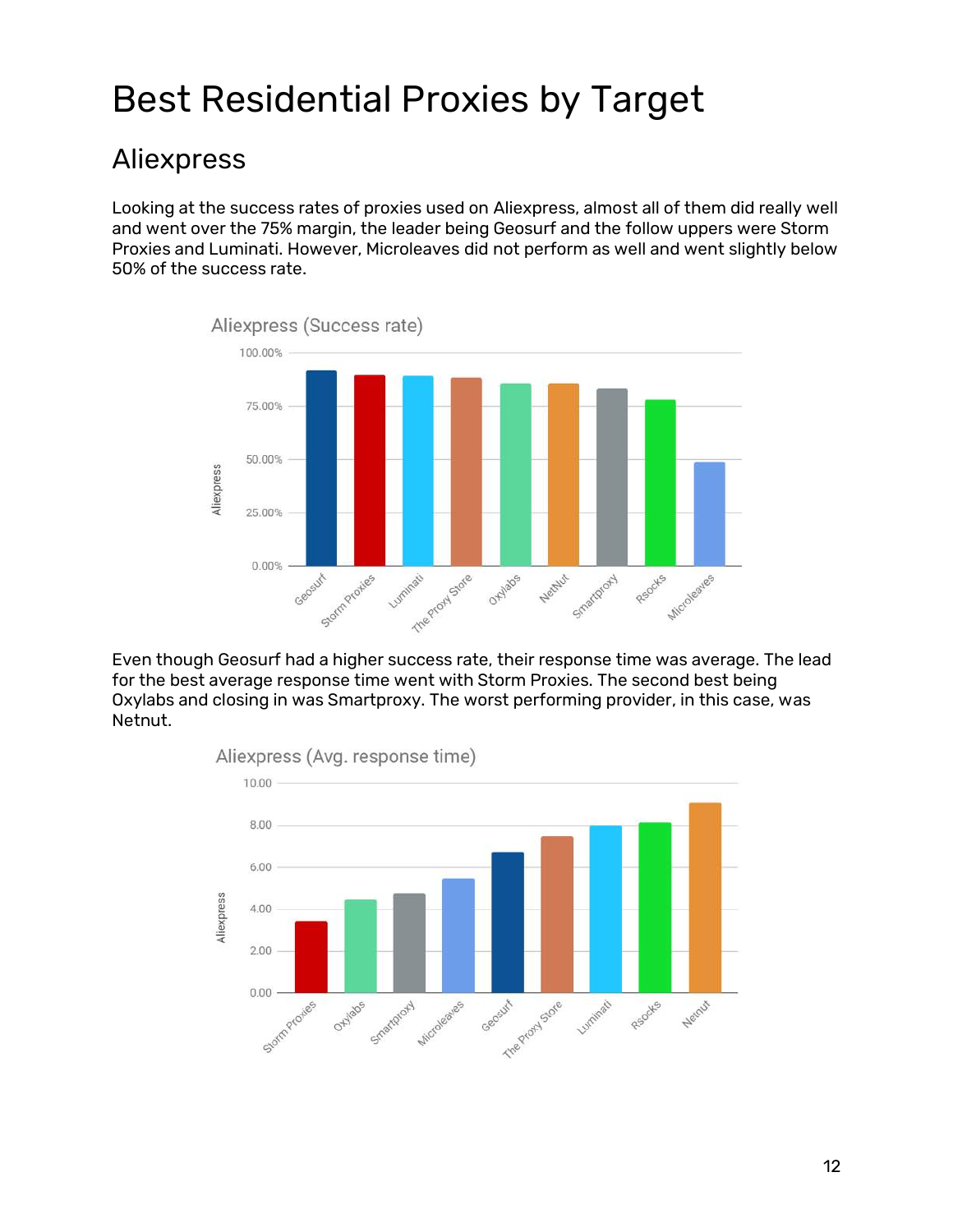#### <span id="page-12-0"></span>Amazon

When it comes to testing proxies on Amazon, the three top three winners are Geosurf, Luminati, and Oxylabs. Six of the providers did quite well and went over the 75% mark, however, Rsocks and The Proxy Store did a little only over 50%.

We weren't able to include Microleaves, because if you want to scrape Amazon using Microleaves, you have to write their support with a request to enable this target. Even if support grants you this permission, Microleaves don't allow to put a big load on this target, so, in the end, we didn't even bother to test Amazon.



Once again, Geosurf did not do as well with response times as with their success rate, so the top goes to Storm Proxies, Smartproxy, and Oxylabs, which remained in the same third place as they did with their success rate. Unfortunately, the same last places go to The Proxy Store (Microleaves excluded, see above for the reasoning why).

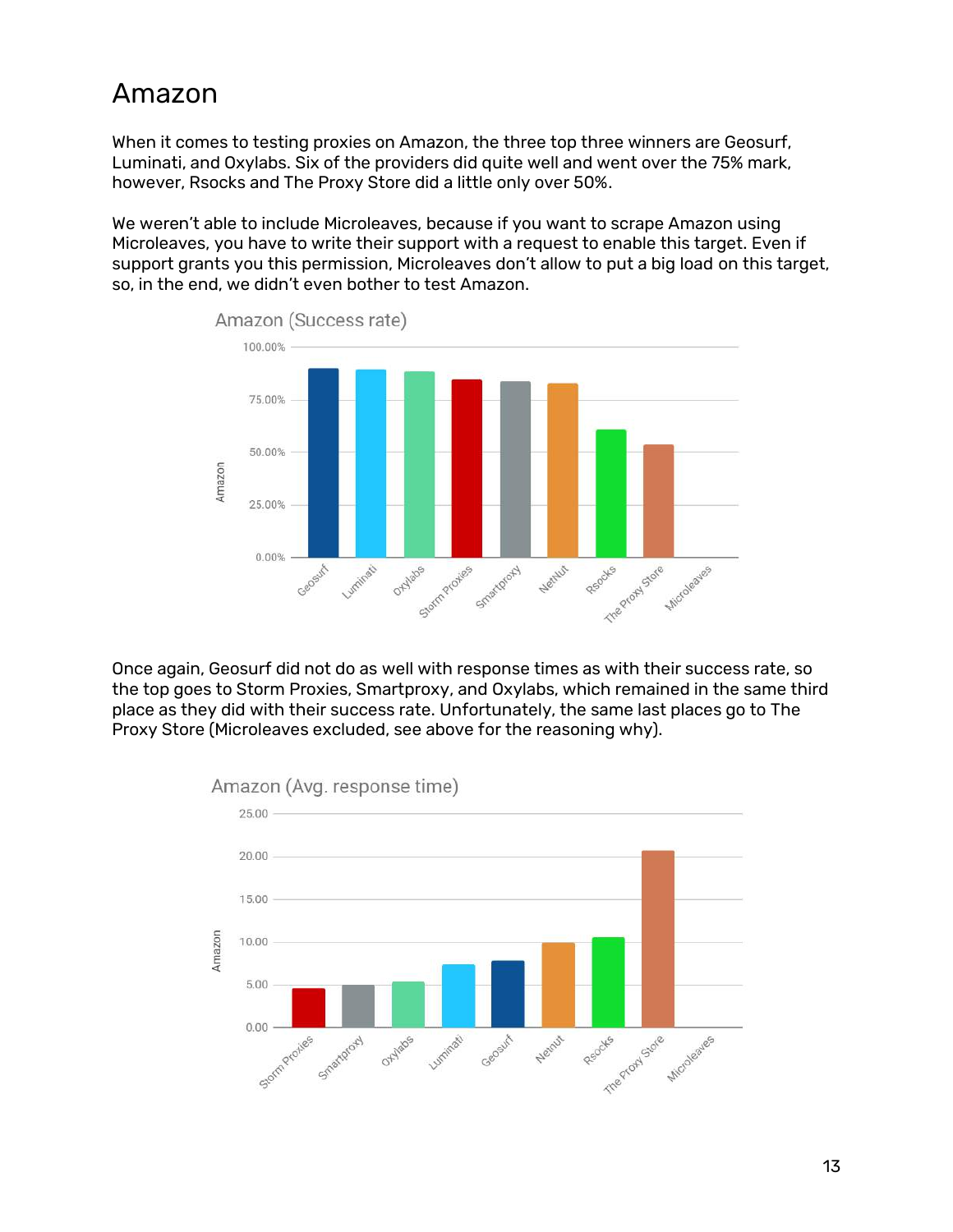#### <span id="page-13-0"></span>Booking.com

The next target was Booking.com, and as with the previous success rates, Geosurf is once again the best at it. Coming in at 2nd place was Luminati, and the third place went to Smartproxy. Microleaves continues to hang around the last place.



When it comes to the average response time with Booking.com, the top three providers were Storm Proxies, Oxylabs and Smartproxy. And the last place goes to The Proxy Store.



Booking.com (Avg. response time)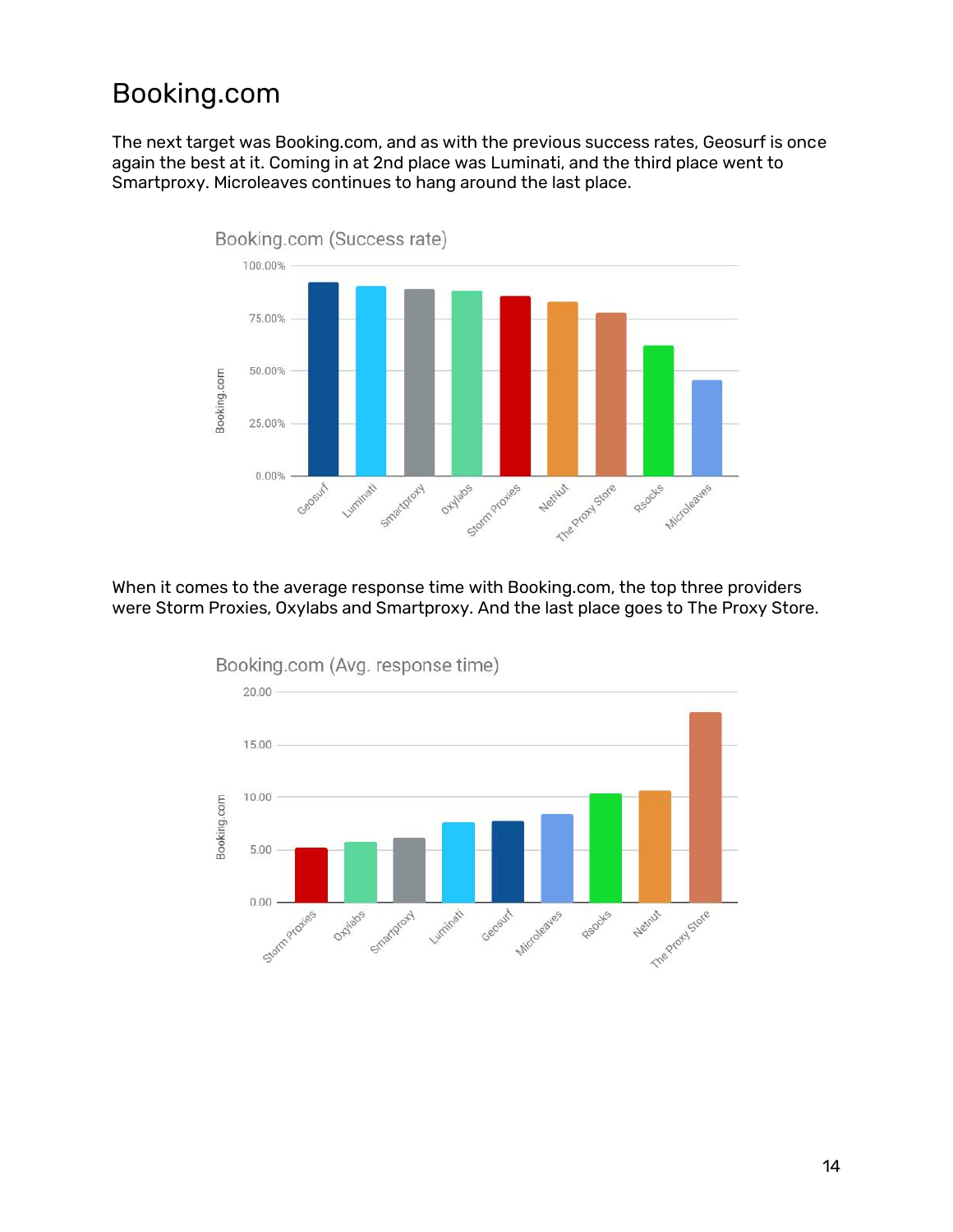### <span id="page-14-0"></span>Facebook

Looking at the proxy success rate with Facebook, The best performing proxies are Luminati, Geosurf, and Oxylabs. Most of the providers go above the 75% mark, however, The Proxy Store, Rsocks and Microleaves did the worst, going below the 50% mark.



When it comes to the average response time, the best performing proxies are Storm Proxies, and Smartproxy. The Proxy Store falls behind with close to 15s.



Facebook (Avg. response time)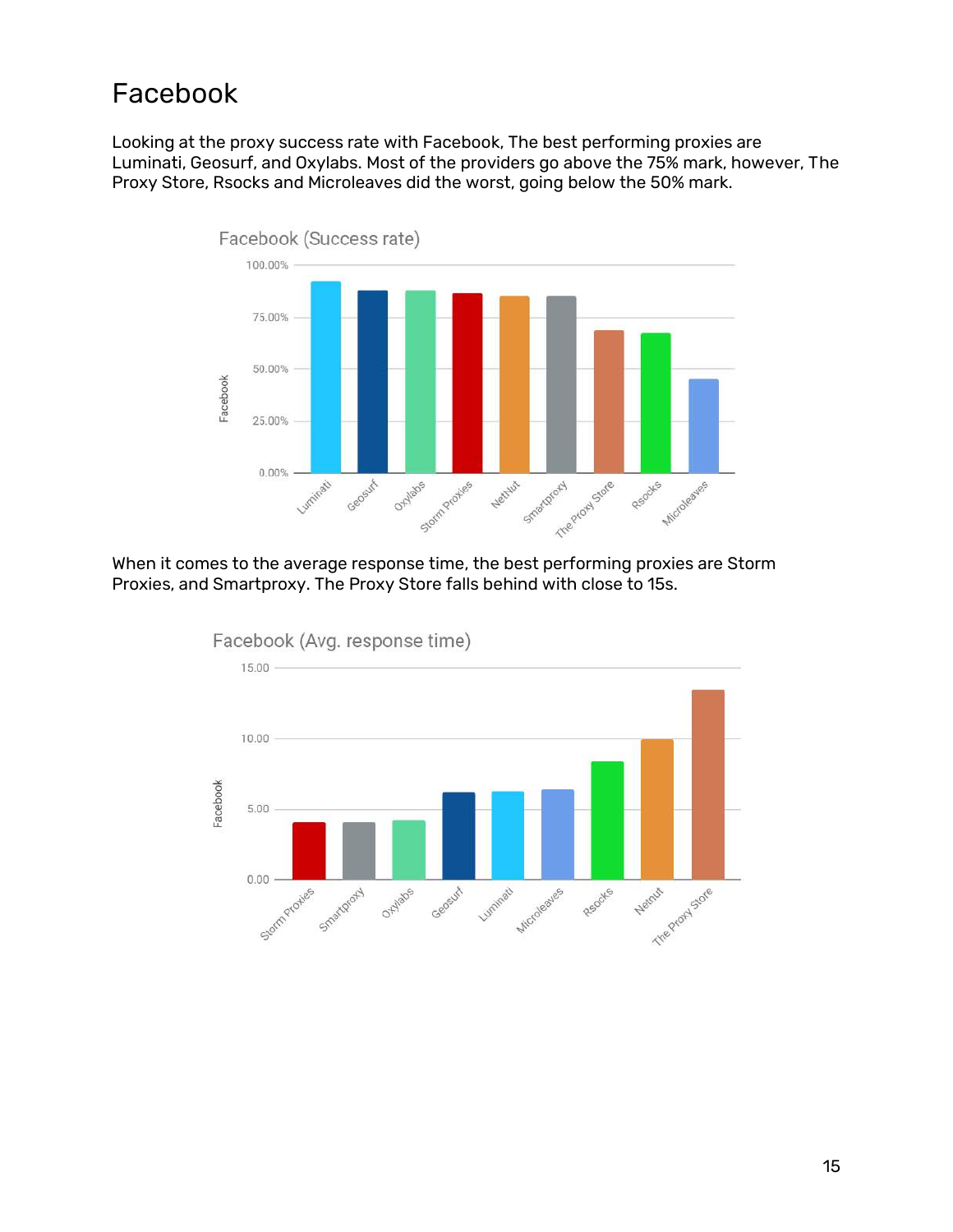### <span id="page-15-0"></span>Google

When scraping Google, Geosurf's success rate no longer gets the first place and lands in third. The first two providers are Smartproxy and Oxylabs. And in the last place, even though usually doing pretty good, are Storm Proxies.



With average response time, the top three are Luminati, Storm Proxies and Oxylabs. So at least with their response time, Storm Proxies seem to redeem themselves here. As for the slowest provider whilst scraping Google - The Proxy Store would take the place.



16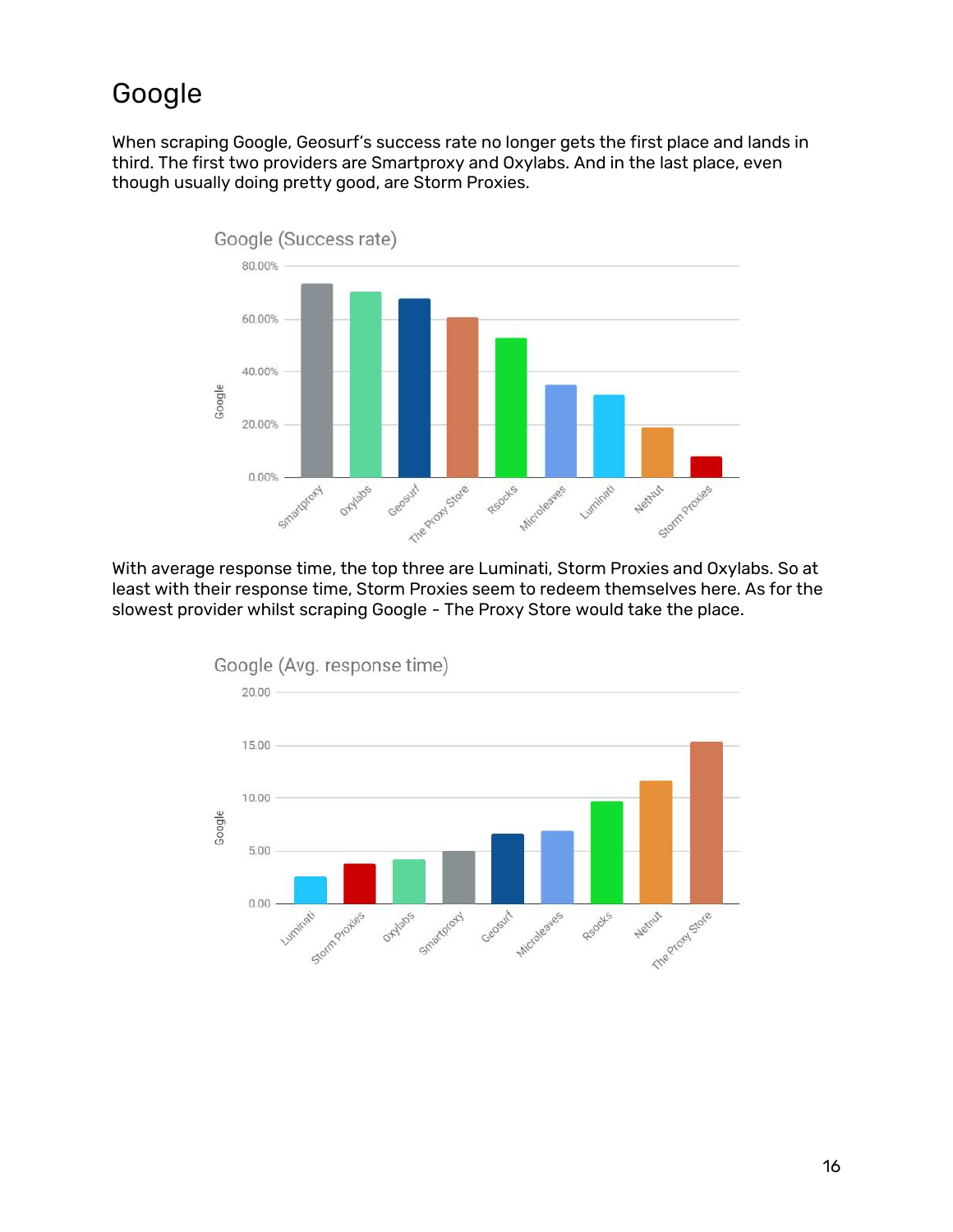### <span id="page-16-0"></span>Instagram

With Instagram, all providers seem to do well apart from Rsocks, The Proxy Store and especially Microleaves. But the top three providers are Luminati, Geosurf, and Oxylabs.



When it comes to scraping Instagram, speed is very important, and these three providers: Oxylabs, Smartproxy and Storm Proxies, have it all together. Luminati, Rsocks, and Netnut however, didn't do that well.



17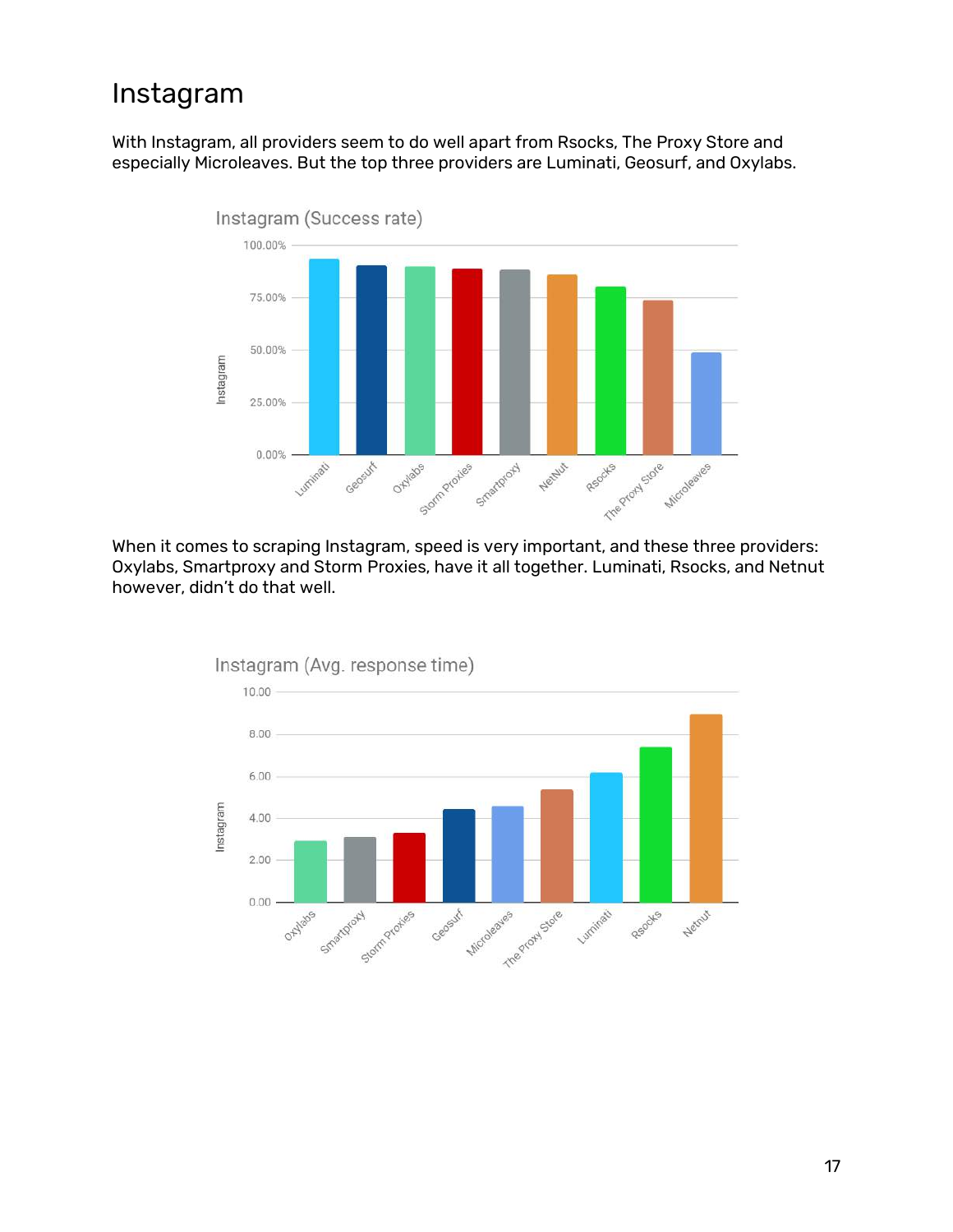### <span id="page-17-0"></span>Wayfair

Wayfair as a target worked best with Smartproxy, Storm Proxies, and Netnut. Most providers did well or ok, however, Microleaves were the only ones that went below the 50% success rate mark.



With average response time, Smartproxy remains in the top three, and the first two places go to Storm Proxies and Oxylabs. The Proxy Store once again ends up at the bottom with their response time.

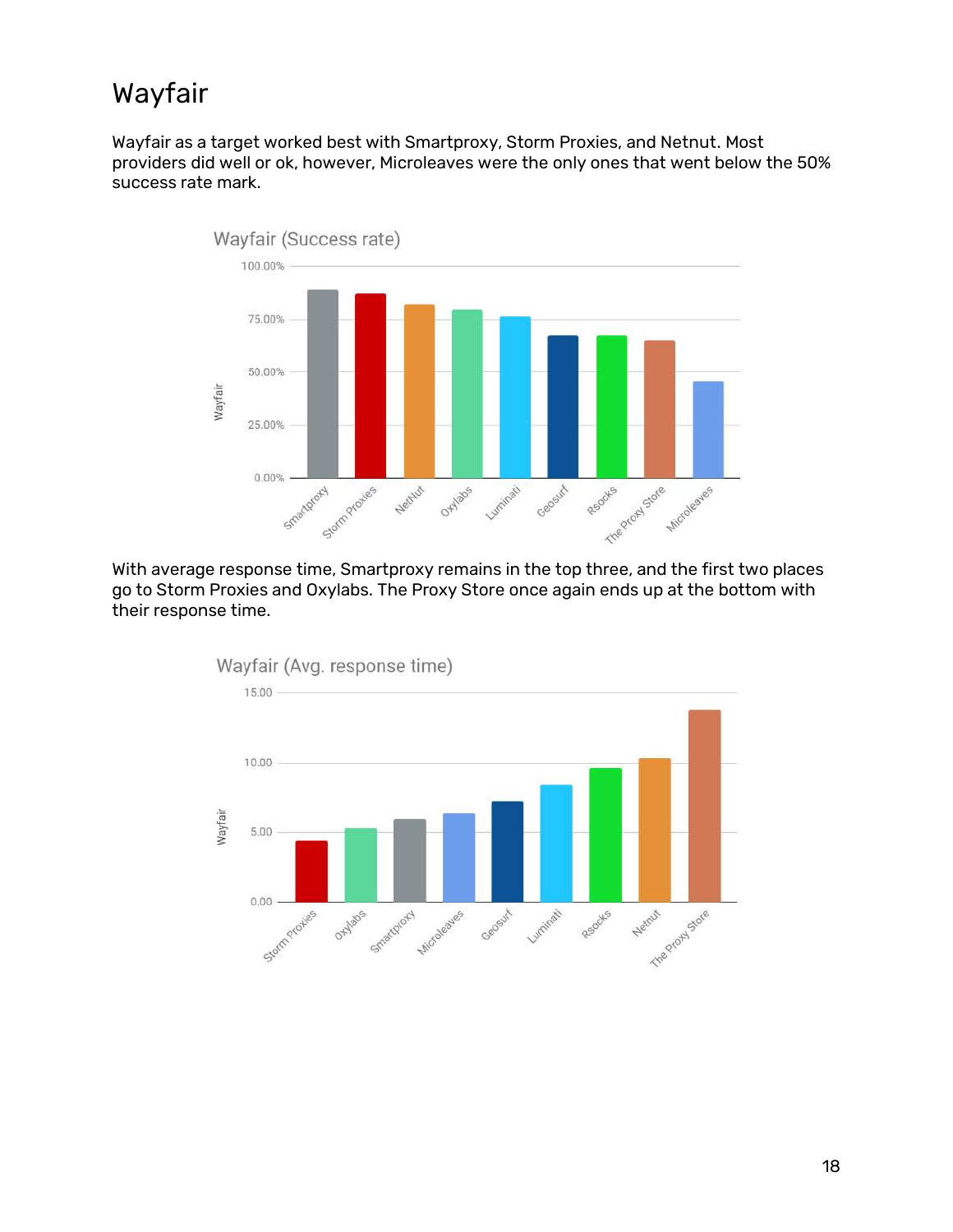#### <span id="page-18-0"></span>Yandex

Yandex success rate's top providers are Oxylabs and Geosurf going neck and neck. However, Microleaves and Storm Proxies are also equally going neck and neck, but are competing for the last places.



With average response time, Oxylabs remains in the first place. Second is Smartproxy and third is Storm Proxies. The worst average time goes once again to The Proxy Store.

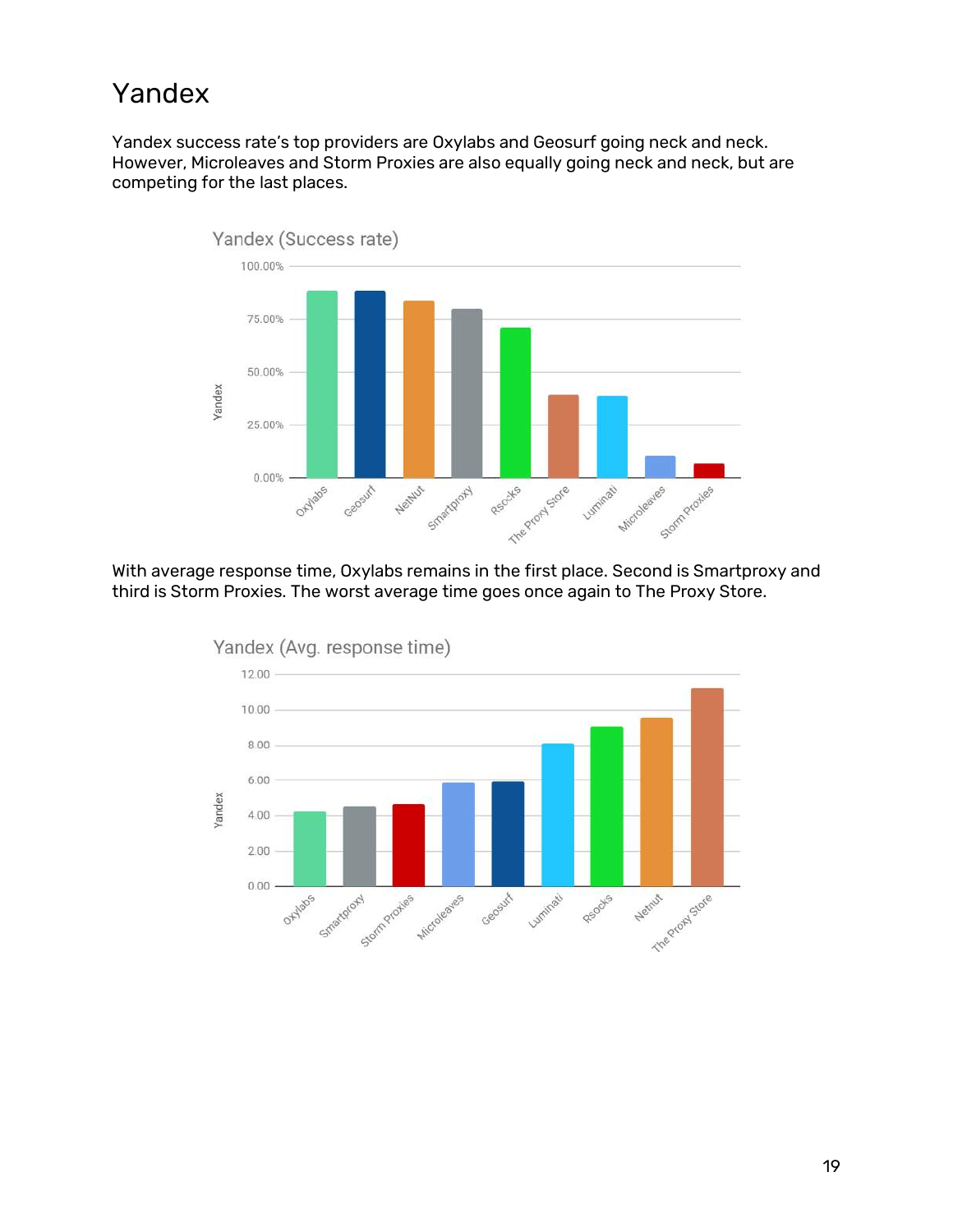# <span id="page-19-0"></span>Best Customer Service

### <span id="page-19-1"></span>Support channels

Regardless of the existing know-how of the proxy world, it is quite likely that questions will pop up once in a while. Once they do, having a variety of options to get in touch with the support team will come in handy and can be a factor not to jeopardize daily business operations. What's more, in our opinion 24/7 support is also a must because no proxy service can guarantee a 100% uptime.

|                          | Oxylabs                      | Luminati  | Geosurf           | Netnut                   | <b>Microleaves</b>       | <b>Rsocks</b> | Storm<br><b>Proxies</b> | <b>The</b><br>Proxy<br><b>Store</b> | Smartproxy  |
|--------------------------|------------------------------|-----------|-------------------|--------------------------|--------------------------|---------------|-------------------------|-------------------------------------|-------------|
| Email                    | $+$                          | $\ddot{}$ | $\ddot{}$         | $\ddot{}$                | $\ddot{}$                |               |                         | $\ddot{}$                           | $+$         |
| Phone                    | $\overline{\phantom{0}}$     | $+$       | $\pm$             |                          | $\qquad \qquad$          |               |                         | $\ddot{}$                           |             |
| Live chat                | $\ddot{}$                    | $\ddot{}$ | $\qquad \qquad -$ | $\ddot{}$                | $\qquad \qquad -$        | $+$           |                         | $+$                                 | $+$         |
| Support<br>tickets       | -                            | $+$       | -                 | $\overline{\phantom{0}}$ | $\ddot{}$                | $\ddot{}$     | -                       | $\ddot{}$                           |             |
| Account<br>manager       | $\ddot{}$                    | -         | -                 | $\overline{\phantom{0}}$ | $\overline{\phantom{m}}$ |               |                         | -                                   |             |
| <b>Skype</b>             | $\qquad \qquad \blacksquare$ | $+$       | $+$               | $+$                      | $\ddot{}$                | $+$           |                         | $+$                                 | $+$         |
| Whatsapp                 |                              | $+$       | -                 |                          | $\qquad \qquad$          |               |                         | $+$                                 |             |
| WeChat                   |                              | $+$       |                   |                          | -                        |               |                         |                                     |             |
| QQ                       |                              | $+$       | -                 |                          | $\overline{\phantom{a}}$ | -             |                         | -                                   |             |
| <b>Jabber</b>            | $\overline{\phantom{0}}$     | -         | -                 |                          | $\qquad \qquad$          | $\ddot{}$     |                         | -                                   |             |
| Telegram                 |                              |           |                   |                          | -                        | $\ddot{}$     |                         | $\ddot{}$                           | $+$         |
| Avg.<br>response<br>time | 30 min                       | 5 min     | 1 hour            | 15 min                   | 24 hr                    | 15 min        | 1 <sub>hr</sub>         | 30 min                              | Immediately |
| Available<br>24/7        | $\ddot{}$                    | $+$       |                   |                          | $+$                      |               |                         | $\ddot{}$                           | $+$         |

Four providers stand out when it comes to customer support and support channels. Firstly, Luminati and The Proxy Store are the ones to note as they offer the highest number of ways to support their customers. Even more impressive is the Luminati's average response time, currently standing on 5 minutes.

However, it is Smartproxy that should take the praise as they were the only providers responding to us immediately. Not only did they provide immediate attention to our inquiries, but they also displayed an insightful and caring support approach.

Still, Oxylabs are the only providers that offer a dedicated account manager. Having an individual who would not only support the technical side of the product but would also pay attention to the client's business needs is a huge bonus.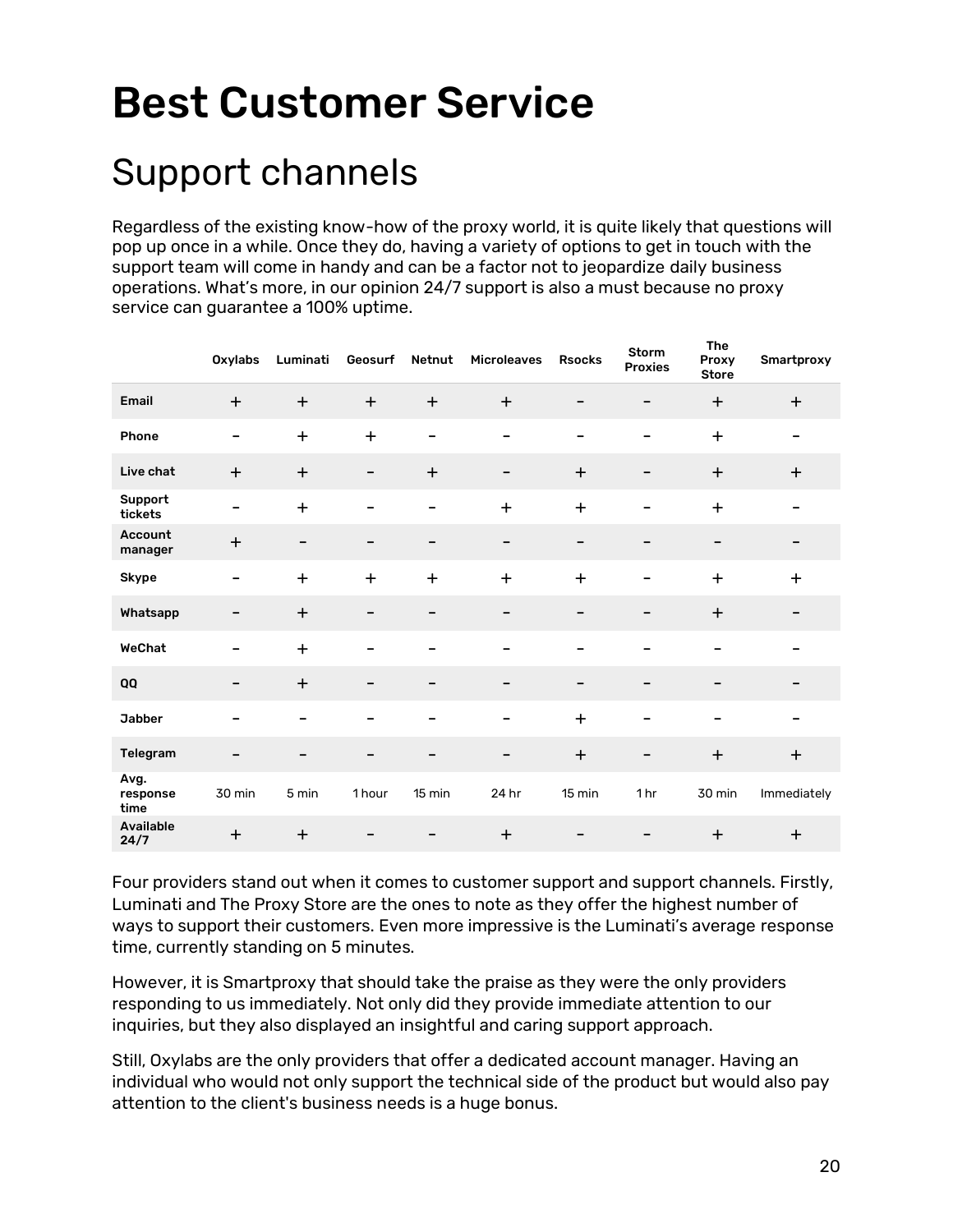# <span id="page-20-0"></span>Payment types

The payment type is by far not the most important factor when it comes to choosing a proxy service provider. However, having an option to conduct business via different payment methods is a nice touch.

|                      | Oxylabs           | Luminati  | Geosurf                  | Netnut          | Microleaves | <b>Rsocks</b>   | <b>Storm</b><br><b>Proxies</b> | <b>The</b><br>Proxy<br><b>Store</b> | Smartproxy |
|----------------------|-------------------|-----------|--------------------------|-----------------|-------------|-----------------|--------------------------------|-------------------------------------|------------|
| PayPal               | $\ddot{}$         | $\ddot{}$ | $\ddot{}$                | $+$             | $\ddot{}$   | $+$             | $\ddot{}$                      | $+$                                 | $\pm$      |
| Wire transfer        | $\ddot{}$         | -         | $\ddot{}$                | $\ddot{}$       |             |                 | -                              | $\ddot{}$                           |            |
| <b>Credit card</b>   | $\qquad \qquad -$ | $+$       | $\pm$                    | $+$             | -           | $\qquad \qquad$ |                                | -                                   | $\ddot{}$  |
| <b>BTC</b>           |                   |           |                          |                 | $\ddot{}$   | $\ddot{}$       |                                | $\ddot{}$                           | $\ddot{}$  |
| <b>WMZ</b>           |                   | -         | $\overline{\phantom{m}}$ |                 |             | $+$             | -                              | $+$                                 | -          |
| Yandex.money         |                   | -         |                          |                 | -           | $\ddot{}$       |                                | -                                   |            |
| <b>Perfect Money</b> |                   |           | -                        | $\qquad \qquad$ | -           | $\qquad \qquad$ | -                              | $\ddot{}$                           | -          |

As we can see from the table above, all of the providers in question offer the Paypal as a payment type, some of them also provide alternative methods like a wire transfer or a credit card payment.

<span id="page-20-1"></span>Rsocks and The Proxy Store do offer the most payment types to choose from. However, WMZ, Yandex.Money and Perfect Money are not categorized to be the most common or popular payment types out there.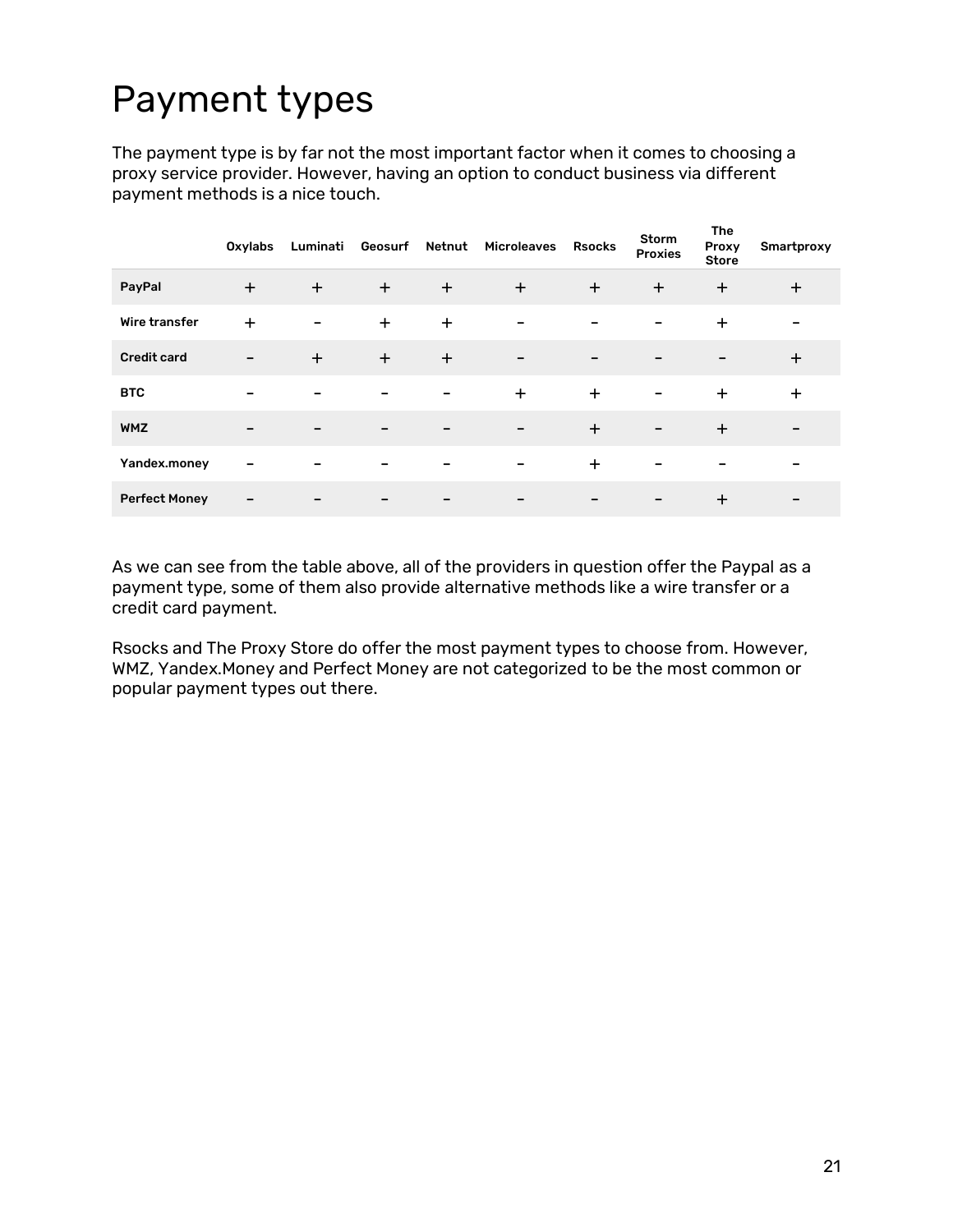# Testing

Both free trial and money back guarantee features are offered by most proxy service providers.

What matters is the quality and an answer about whether the provider can meet the business needs, however having a choice to test out the services should be high on the list, as it can also allow one to compare interaction with employees and the userfriendliness of the software.

Looking at the table below, only Geosurf don't offer any testing options. So, we urge everyone to take advantage of free trial and



money back guarantee features. After all, none of the providers are the same and have their own advantages and disadvantages.

<span id="page-21-0"></span>

|                         | <b>Oxylabs</b> | Luminati |                              |                          | Geosurf Netnut Microleaves | <b>Rsocks</b>            | Storm<br><b>Proxies</b>  | <b>The</b><br>Proxy<br><b>Store</b> | Smartproxy               |
|-------------------------|----------------|----------|------------------------------|--------------------------|----------------------------|--------------------------|--------------------------|-------------------------------------|--------------------------|
| <b>Free trial</b>       |                |          | $\qquad \qquad \blacksquare$ |                          | $\overline{\phantom{a}}$   |                          | $\overline{\phantom{0}}$ |                                     | $\overline{\phantom{0}}$ |
| Money back<br>guarantee | -              | -        | $\overline{\phantom{0}}$     | $\overline{\phantom{0}}$ |                            | $\overline{\phantom{a}}$ |                          | $\overline{\phantom{0}}$            |                          |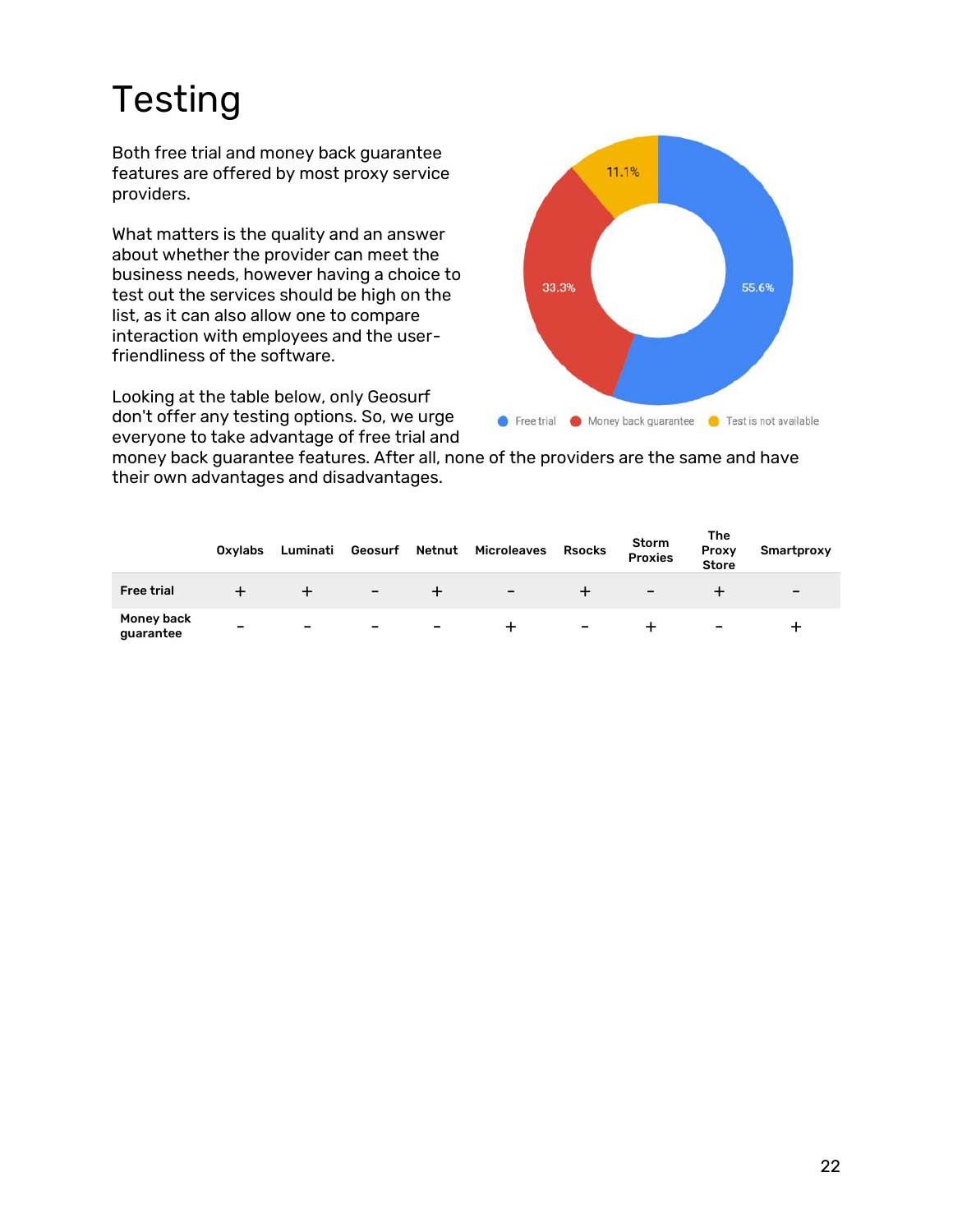## Dashboard

When it comes to the residential proxy service providers dashboards, Oxylabs, Luminati, Geosurf, and Smartproxy provide what we appreciate. That being the usage statistics and credentials/whitelisted IP change, ensuring not only valuable insights but also the overall ease of using the proxy service.

|                                                  | Oxylabs | Luminati | Geosurf | Netnut                   | <b>Microleaves</b>       | <b>Rsocks</b> | Storm<br><b>Proxies</b> | <b>The</b><br>Proxy<br><b>Store</b> | Smartproxy |
|--------------------------------------------------|---------|----------|---------|--------------------------|--------------------------|---------------|-------------------------|-------------------------------------|------------|
| <b>Usage</b><br>statistics                       |         |          |         | +                        | $\overline{\phantom{0}}$ | -             | -                       | $\overline{\phantom{0}}$            | ᆠ          |
| Credentials /<br><b>Whitelisted IP</b><br>change |         |          |         | $\overline{\phantom{0}}$ |                          |               |                         |                                     | ∸          |
| <b>Renew plans</b>                               |         |          |         |                          |                          | ÷             |                         |                                     | ∸          |

If by any chance the dashboard's interface plays a role when choosing a proxy service provider, Luminati would stand out with their practical and stylish approach.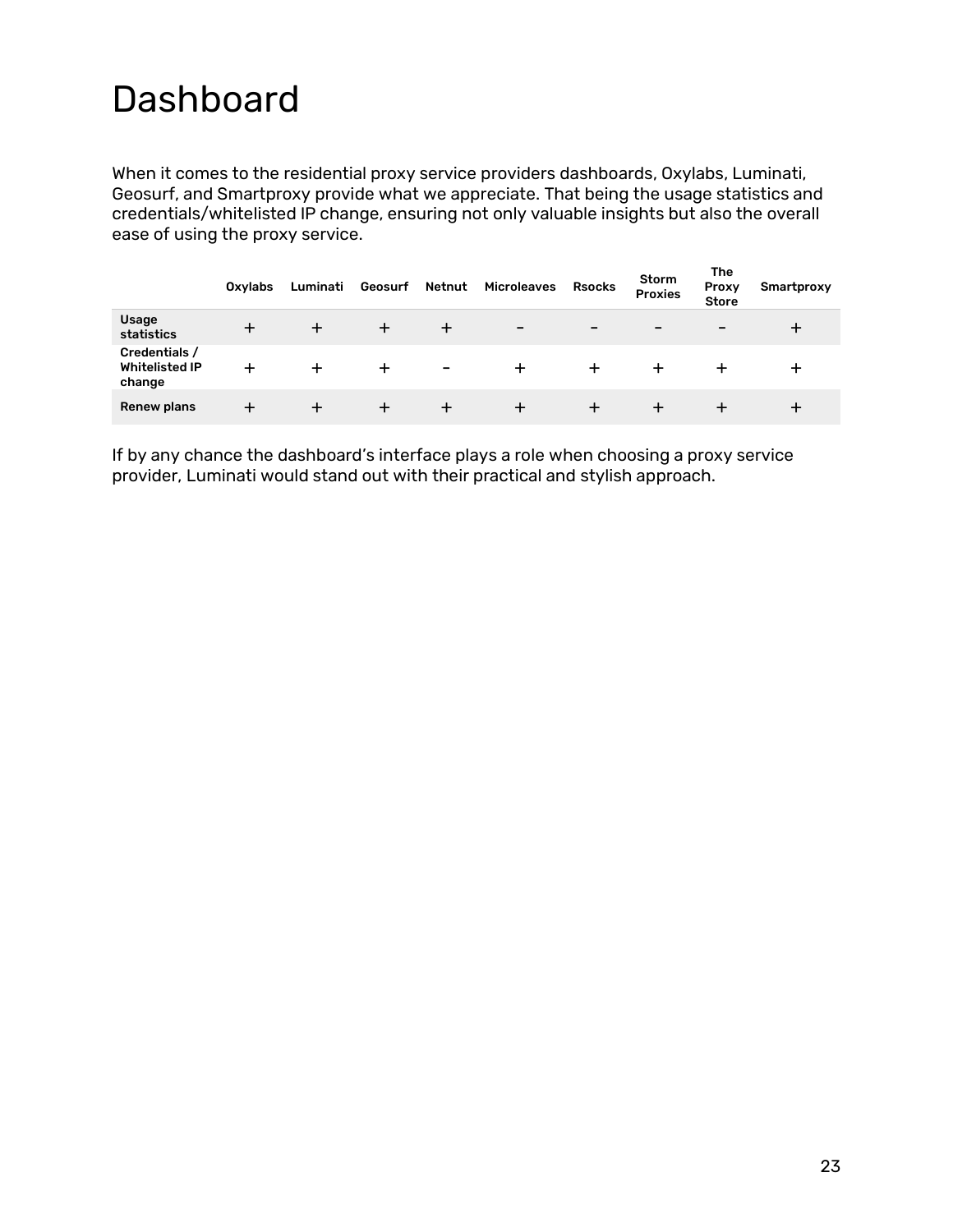# <span id="page-23-0"></span>Marketing

## <span id="page-23-1"></span>Website traffic

|                               | Oxylabs | Luminati | Geosurf | Netnut | <b>Microleaves</b> | <b>Rsocks</b> | <b>Storm</b><br><b>Proxies</b> | The<br>Proxy<br><b>Store</b> | Smartproxy |
|-------------------------------|---------|----------|---------|--------|--------------------|---------------|--------------------------------|------------------------------|------------|
| Total<br>visits (M)           | 1.191   | 3.807    | 0.848   | 0.166  | 0.348              | 0.596         | 1.56                           | 0.044                        | 0.562      |
| <b>Traffic</b><br>share       |         |          |         |        |                    |               |                                |                              |            |
| <b>Desktop</b>                | 31.57%  | 68.80%   | 73.18%  | 93.29% | 84.60%             | 87.34%        | 69.87%                         | 92.03%                       | 50.20%     |
| Mobile<br>web                 | 68.43%  | 31.20%   | 26.82%  | 6.71%  | 15.40%             | 12.66%        | 30.13%                         | 7.97%                        | 49.80%     |
| Monthly<br>visits             | 99.298  | 317,311  | 70,672  | 14,146 | 29,029             | 50,298        | 130.027                        | 5,000                        | 53,638     |
| Monthly<br>unique<br>visitors | 32,358  | 129.127  | 33.433  | 5,000  | 9,742              | 17,460        | 44,528                         | 5,000                        | 18,879     |
| Avg. visit<br>duration        | 1:33    | 3:08     | 1:52    | 7:52   | 7:21               | 6:45          | 3:19                           | 3:26                         | 2:03       |
| Pages /<br>visit              | 2.28    | 3.71     | 1.95    | 6.3    | 4.2                | 4.98          | 4.21                           | 3.13                         | 2.52       |
| <b>Bounce</b><br>rate         | 62.21%  | 53.92%   | 55.41%  | 36.32% | 34.78%             | 36.06%        | 33.47%                         | 41.23%                       | 56.85%     |

*Total Visits - sum of all visits (non-unique) per time period analyzed.* 

*Traffic share - percent of incoming traffic from desktop vs. mobile web.*

As we can see from the table above, The Proxy Store (0.044M), Netnut (0.166M) and Microleaves (0.368M) have the least overall total visits to their website. Whereas, Luminati (3.807M), Storm Proxies (1.56M) and Oxylabs (1.191M) are the top three providers by this measure. However, not all traffic is perceived to be good traffic. As we mentioned before, about 58.1% of web traffic is non-human.

Looking into monthly visits by volume, the usual suspects Luminati (317,311), Storm Proxies (130,027), and Oxylabs (99,298) are in the lead. However, digging a little bit deeper only 40.7% of Luminati, 34.2% of Storm Proxies and 32.6% of Oxylabs monthly traffic is unique.

When it comes to web traffic retention indicators, Netnut, Microleaves, and Rsocks stand out as their visitors spend on average more time on the website and also visit more pages on the site comparing them to the remainder.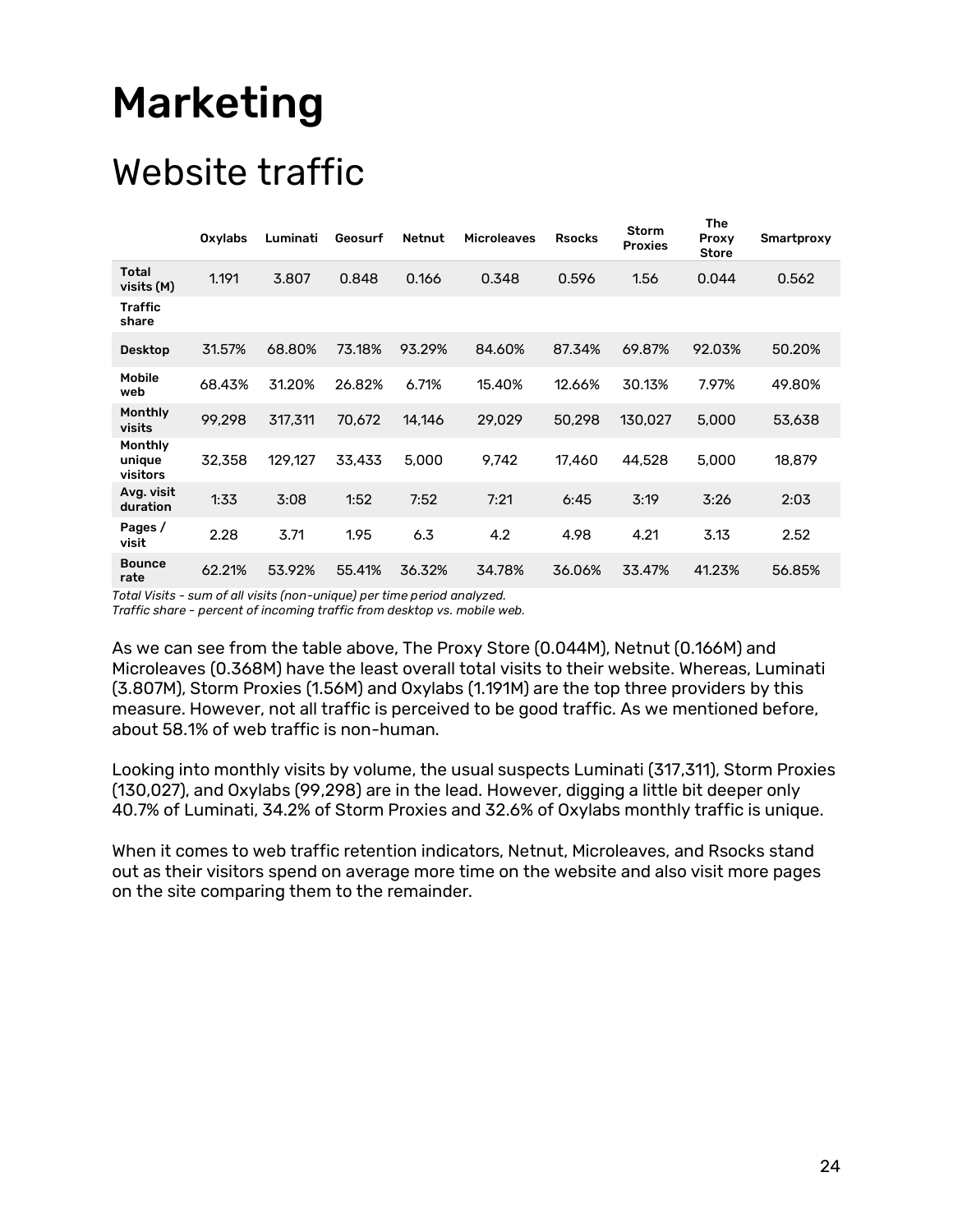### <span id="page-24-0"></span>Top countries

It comes as no surprise to see the United States as either number 1 or number 2 country to send traffic to the proxy service providers websites. Oxylabs, Luminati, Geosurf, Storm Proxies, and Smartproxy are among the picks for this particular audience.



While Microleaves and The Proxy Store attracts the majority of their traffic from Vietnam, Netnut's number one country is Israel, and Rsocks – Russia.

|                | <b>Oxylabs</b>          | Luminati                | Geosurf                 | Netnut                  | <b>Microleaves</b>      | <b>Rsocks</b>           | <b>Storm</b><br><b>Proxies</b> | The<br>Proxy<br><b>Store</b> | Smartproxy              |
|----------------|-------------------------|-------------------------|-------------------------|-------------------------|-------------------------|-------------------------|--------------------------------|------------------------------|-------------------------|
| Country<br>#1  | United<br><b>States</b> | United<br><b>States</b> | United<br><b>States</b> | Israel                  | Vietnam                 | Russia                  | United<br><b>States</b>        | Vietnam                      | United<br><b>States</b> |
| <b>Traffic</b> | 18.60%                  | 14.96%                  | 23.20%                  | 34.45%                  | 22.49%                  | 24.98%                  | 28.56%                         | 18.68%                       | 22.49%                  |
| Country<br>#2  | Lithuania               | Vietnam                 | United<br>Kingdom       | United<br><b>States</b> | United<br><b>States</b> | Vietnam                 | Vietnam                        | United<br><b>States</b>      | Vietnam                 |
| <b>Traffic</b> | 9.27%                   | 5.81%                   | 6.93%                   | 25.70%                  | 14.10%                  | 16.07%                  | 7.22%                          | 12.06%                       | 14.01%                  |
| Country<br>#3  | United<br>Kingdom       | Russia                  | <b>Israel</b>           | United<br>Kingdom       | Canada                  | United<br><b>States</b> | United<br>Kingdom              | <b>Brazil</b>                | United<br>Kingdom       |
| <b>Traffic</b> | 6.02%                   | 5.34%                   | 4.19%                   | 7.21%                   | 7.49%                   | 10.24%                  | 5.52%                          | 7.64%                        | 6.61%                   |
| Country<br>#4  | Russia                  | <b>Brazil</b>           | India                   | Montenegro              | India                   | Ukraine                 | Germany                        | Turkey                       | Canada                  |
| <b>Traffic</b> | 5.02%                   | 4.94%                   | 4.21%                   | 5.68%                   | 6.88%                   | 8.74%                   | 4.36%                          | 7.26%                        | 3.35%                   |
| Country<br>#5  | Germany                 | Israel                  | Germany                 | Turkey                  | China                   | Germany                 | India                          | Russia                       | <b>Brazil</b>           |
| <b>Traffic</b> | 4.31%                   | 4.79%                   | 4.04%                   | 4.49%                   | 4.34%                   | 3.91%                   | 3.47%                          | 6.27%                        | 2.90%                   |

*Top 5 countries that send traffic to the category. Desktop only.*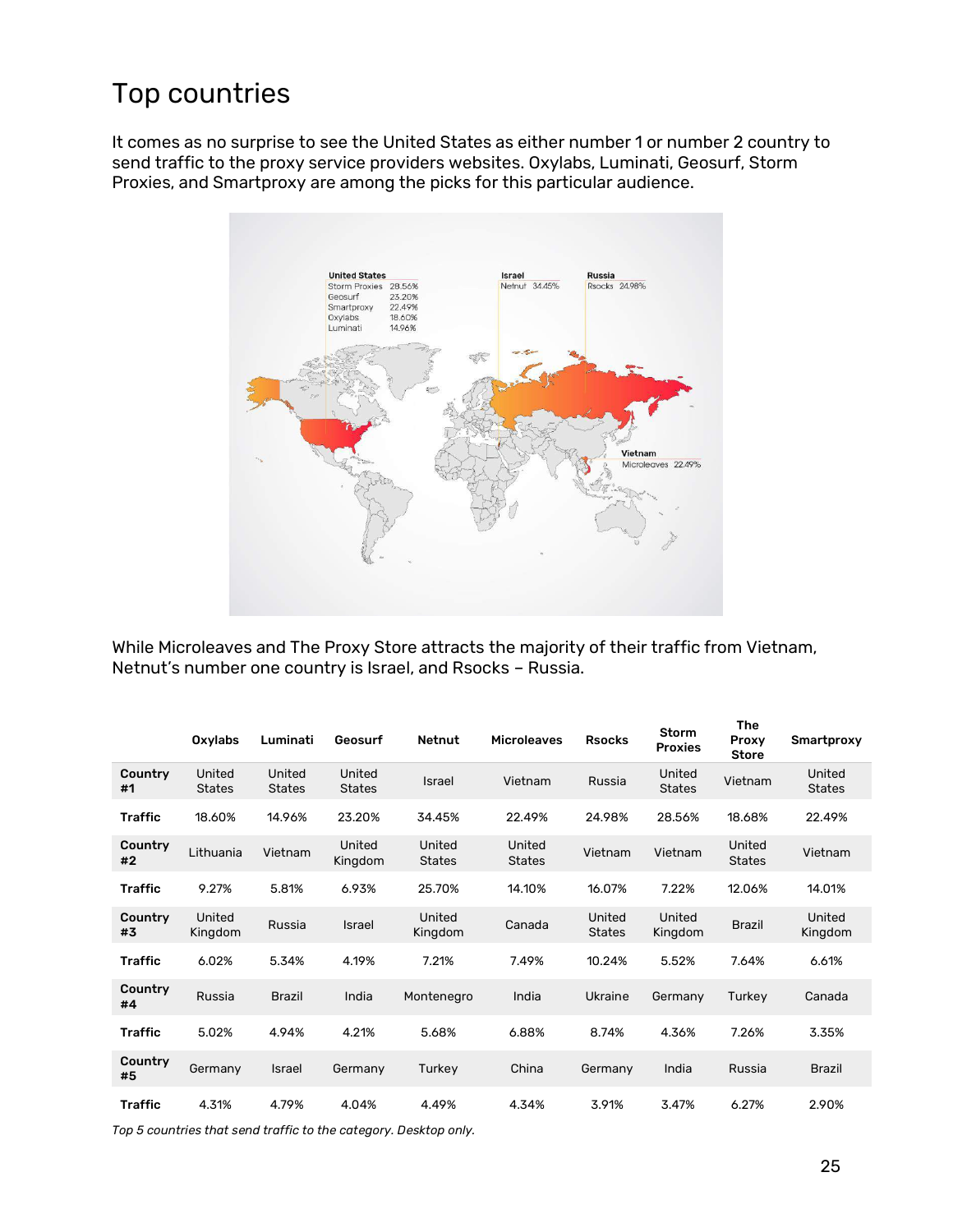#### <span id="page-25-0"></span>Channel overview

|                    | Oxylabs | Luminati | Geosurf | Netnut | <b>Microleaves</b> | <b>Rsocks</b> | <b>Storm</b><br><b>Proxies</b> | The Proxy<br><b>Store</b> | Smartproxy |
|--------------------|---------|----------|---------|--------|--------------------|---------------|--------------------------------|---------------------------|------------|
| <b>Direct</b>      | 27.78%  | 43.79%   | 18.63%  | 74.79% | 56.48%             | 62.64%        | 56.44%                         | 27.34%                    | 32.72%     |
| <b>Email</b>       | 2.22%   | 1.96%    | 1.08%   | 4.61%  | 5.04%              | 2.74%         | 1.95%                          | 0.62%                     | 1.53%      |
| <b>Referrals</b>   | 4.23%   | 3.52%    | 4.13%   | 1.17%  | 13.68%             | 19.38%        | 3.54%                          | 3.43%                     | 14.65%     |
| <b>Social</b>      | 5.61%   | 4.08%    | 2.05%   | 0.82%  | 6.26%              | 1.81%         | 3.74%                          | 4.69%                     | 4.36%      |
| Organic<br>traffic | 21.27%  | 27.49%   | 68.13%  | 12.27% | 15.34%             | 12.50%        | 20.24%                         | 55.44%                    | 20.92%     |
| <b>Paid search</b> | 30.08%  | 18.34%   | 4.96%   | 6.34%  | 1.44%              | 0.85%         | 13.31%                         | 8.24%                     | 17.45%     |
| Display ads        | 8.61%   | 0.83%    | 1.01%   | 0.00%  | 1.76%              | 0.07%         | 0.78%                          | 0.24%                     | 8.38%      |

*Percentage of incoming traffic from each marketing channel. Desktop only.*

The proportion of traffic that each proxy service provider brings through different channels will vary due to their marketing strategy and allocated resources. For instance, when it comes to Social traffic, Microleaves (6.26%), Oxylabs (5.61%), and The Proxy Store (4.69%) are the top 3 proxy providers to bring in the traffic through this channel.

While, Microleaves (5.04%), Netnut (4.61%) and Rsocks (2.74%) generate the most incoming traffic through Email marketing campaigns.

When it comes to Organic traffic, which refers to the amount of traffic that is accumulated via someone who found the proxy providers website using a search engine, Geosurf (68.13%) and The Proxy Store (55.44%) are the leaders by some margin comparing them to the remainder.

Looking at Direct channel, which refers to the traffic that each website accumulates by someone who typed the URL into a browser directly, Netnut (74.79%) and Rsocks (62.64%) are the leaders but do not forget that their traffic is relatively low comparing it to Luminati, Storm Proxies or Oxylabs overall traffic volume. So, it is more impressive to see that Luminati (43.79%) and Storm Proxies (56.44%) bring in their lion share of traffic directly.

Looking at the Paid search channel, which indicates to us how much providers rely on paid advertising, Oxylabs (30.08%) and Luminati (18.34%) are the leaders. On the contrary, Rsocks (0.85%) and Microleaves (1.44%) are barely spending any money on advertising and are concentrating on other marketing channels to generate traffic for their website.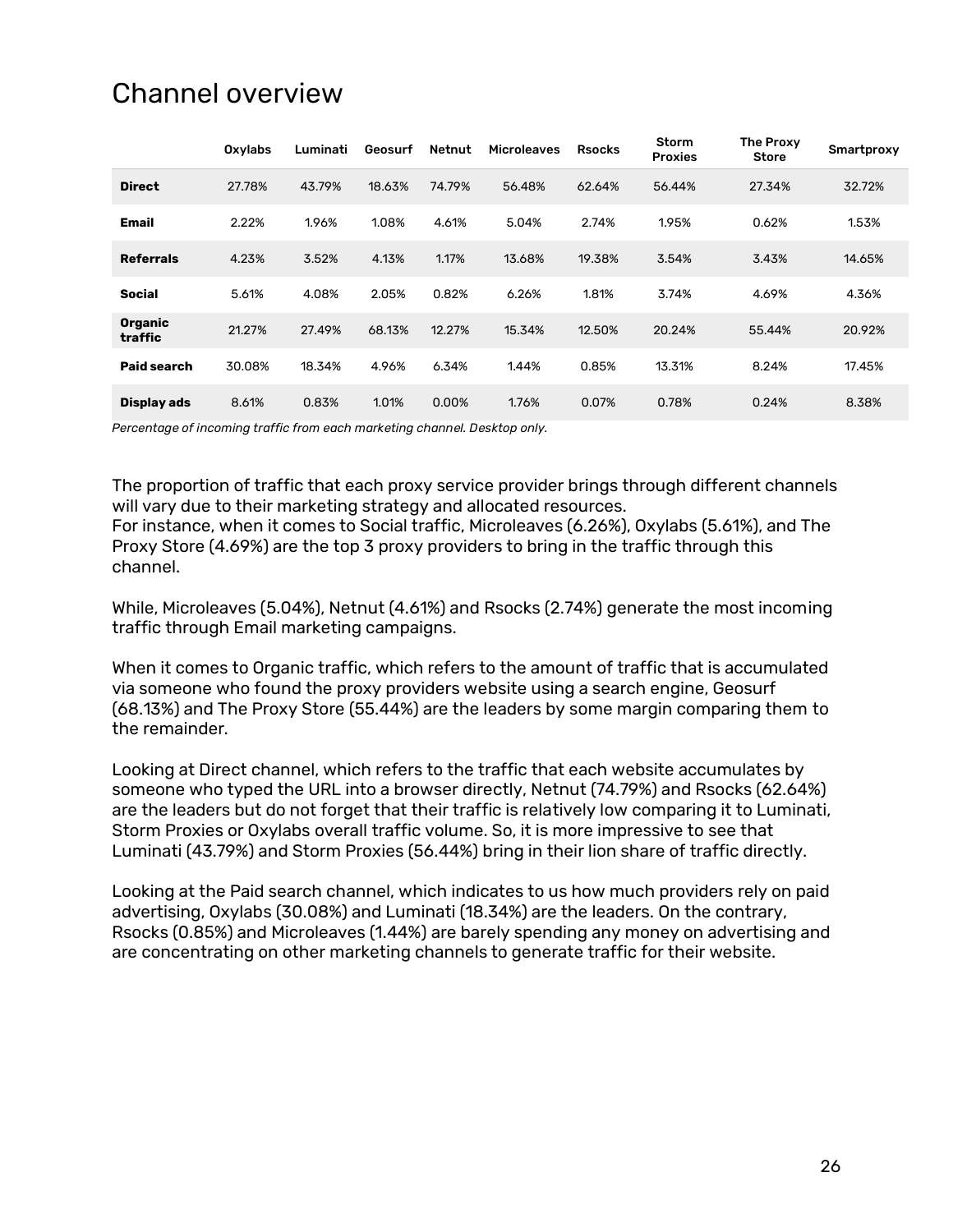## <span id="page-26-0"></span>Domain

### <span id="page-26-1"></span>Domain rating

According to Ahrefs, Domain Rating (DR) indicates the strength of a target website's backlink profile on a logarithmic scale from 0-100 (higher = stronger). It is a useful metric to go by when link prospecting, as usually the links from sites with higher DR tend to be more valuable. It is also a helpful indicator to estimate a website's in question capability to achieve search traffic from Google.



As we can see from the table below Luminati (60), Microleaves (40) and Storm Proxies (39) are the leading three proxy providers by the domain rating measure. While the bottom three providers are The Proxy Store (4.5), Netnut (9) and Smartproxy (10).

### <span id="page-26-2"></span>Backlinks and referring domains

When it comes to the website rankings, backlinks and referring domains play a huge role as they provide the search engine the understanding of quality and relevance the website is offering. As we can see from the table below, Luminati (577), Microleaves (447) and Geosurf (257) are the leaders when it comes to the referring domains measure. While, Netnut (13), The Proxy Store (13) and Oxylabs (89) are the bottom three proxy service providers by this measure.

|                             | Oxylabs | Luminati | Geosurf | Netnut | <b>Microleaves</b> | <b>Rsocks</b> | Storm<br><b>Proxies</b> | The<br>Proxy<br><b>Store</b> | Smartproxy |
|-----------------------------|---------|----------|---------|--------|--------------------|---------------|-------------------------|------------------------------|------------|
| <b>Backlinks</b>            | 376     | 6.620    | 2.120   | 115    | 2.930              | 189,000       | 2.300                   | 44                           | 360        |
| <b>Reffering</b><br>domains | 89      | 577      | 257     | 13     | 447                | 159           | 183                     | 13                           | 106        |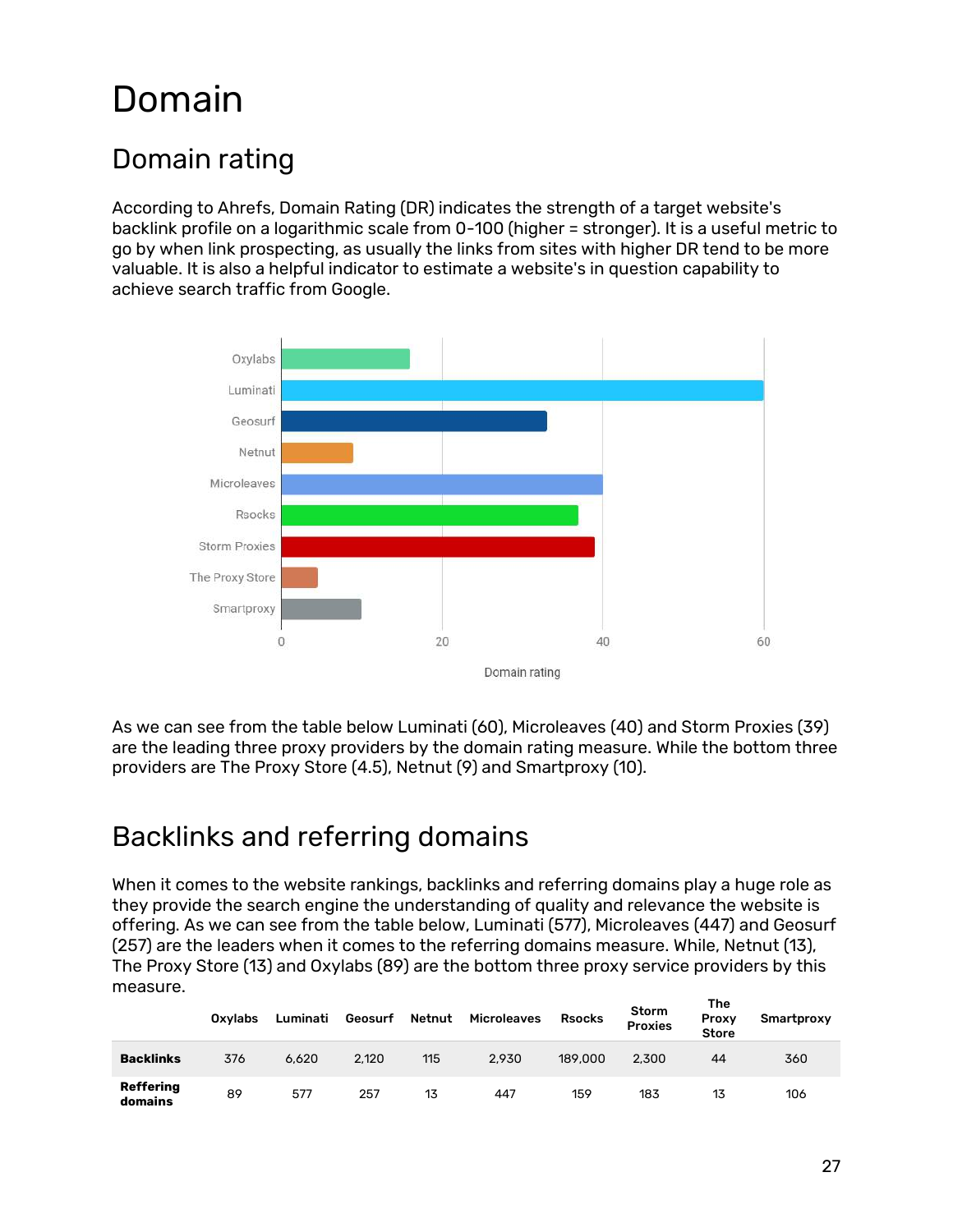# <span id="page-27-0"></span>Organic traffic

#### **Organic Keywords (total number of keywords)**

The number you'll see in the table will show you how well the number of keywords that the target website, subsection, or URL ranks in the top 100 organic search results (in all countries of Ahrefs database). If the website or URL has a keyword ranking in two countries - it will be counted twice.

#### **Top Keywords (by traffic)**

The top five keywords from which the proxy providers get their traffic.

|                        | Oxylabs                    | Luminati          | Geosurf                                                     | Netnut                    | <b>Microleaves</b>     | <b>Rsocks</b>                | Storm<br><b>Proxies</b> | <b>The Proxy</b><br><b>Store</b>   | Smartproxy             |
|------------------------|----------------------------|-------------------|-------------------------------------------------------------|---------------------------|------------------------|------------------------------|-------------------------|------------------------------------|------------------------|
| Organic<br>keywords    | 554                        | 2.800             | 4.400                                                       | 247                       | 123                    | 600                          | 934                     | 13                                 | 1.800                  |
| <b>Top</b><br>keywords | sneaker<br>proxies         | Luminati          | reddit<br>unblocked                                         | Netnut                    | Microleaves            | rs socks                     | residential<br>proxies  | backconnect<br>proxies             | smart<br>proxies       |
|                        | premium<br>socks5<br>proxy | luminati<br>proxy | unblock<br>instagram<br>proxy                               | net nut                   | backconnect<br>proxies | white<br>label png           | storm proxies           | residential<br>proxies             | residential<br>proxies |
|                        | residential<br>proxies     | Luminati.jo       | best<br>sneaker<br>bot                                      | nut net                   | dedicated<br>proxies   | R.socks                      | dedicated<br>proxies    | rotating<br>residential<br>proxies | instagram<br>proxy     |
|                        | residential<br>proxy       | proxy<br>service  | instagram<br>ip address                                     | residential<br>ip proxy   | Reverseproxies         | personal<br>proxy            | Stormproxies            | invisi proxy                       | residential<br>proxies |
|                        | sneaker<br>proxy           | luminati<br>hola  | how to<br>find<br>someones<br>ip address<br>on<br>instagram | residential<br>ip proxies | microleaves            | personal<br>proxy<br>servers | backconnect<br>proxies  | backconnect<br>proxy               | sneaker<br>proxies     |

When it comes to organic keywords, the clear winners are Geosurf, Luminati, and Smartproxy. They have the highest number of keywords that rank in the top 100 organic search results. And The Proxy Store is the one that's doing the poorest with only 13 organic keywords, meaning they do not work enough with their SEO and marketing.

As for top keywords, Luminati, Rsocks, Microleaves, Netnut, and Smartproxy have their own brand names in top keywords, meaning they work on their own brand more than others (see more on branded traffic below). Though it would be fair of us to note that Luminati's 5th ranking keyword is "Luminati Hola". So perhaps their branded keywords are not necessarily because they work on their appearance, but rather are searched for their business incidents.

Other providers mostly rank with keywords that include some sort of specific "proxy" type.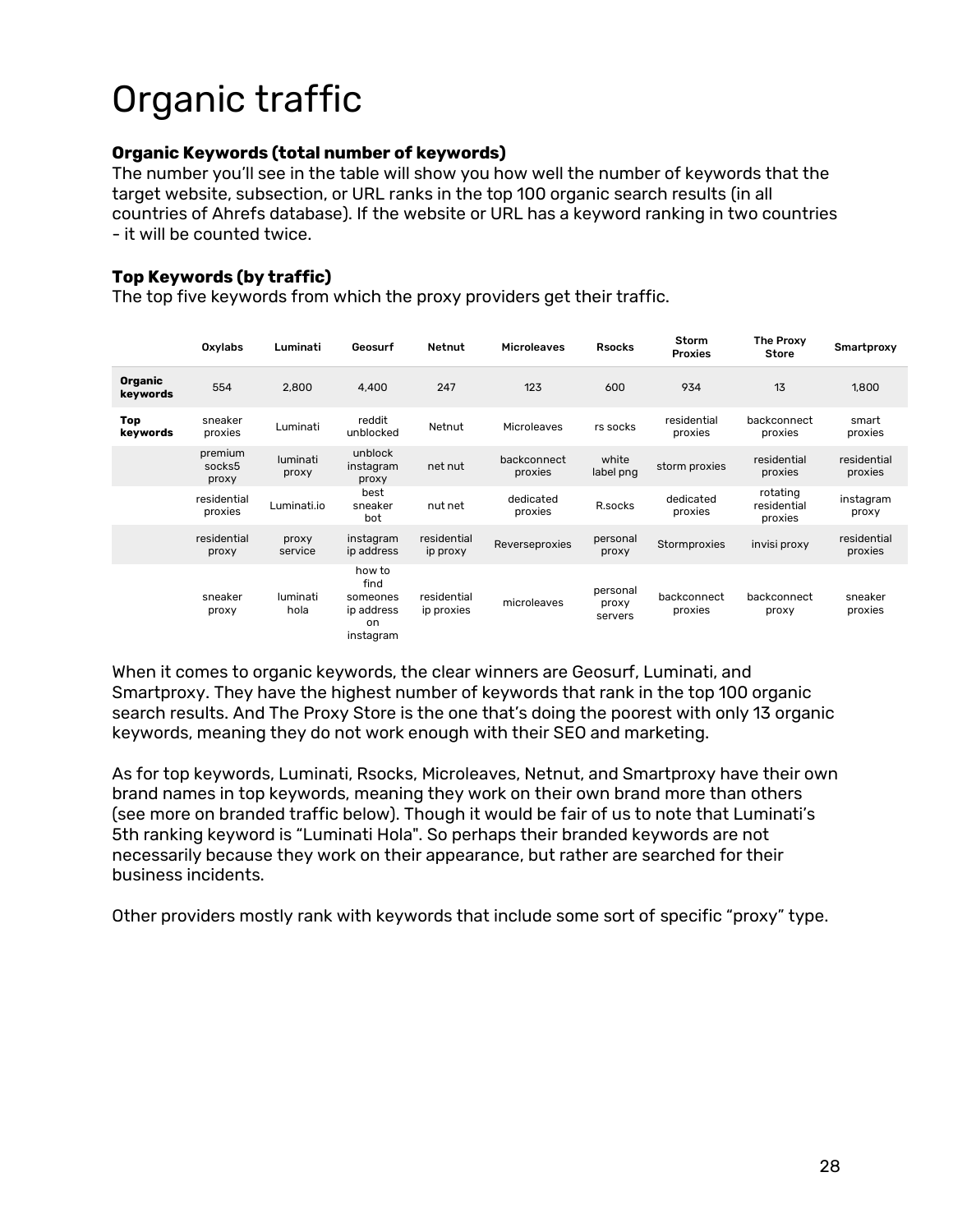#### <span id="page-28-0"></span>Website visits

#### **Total Search Visits**

Search visits - the number of site visits on a desktop, produced by search results.

#### **Branded Traffic**

Branded and non-branded traffic - as per Similar Web's definition, it's the share of website visits produced by branded keywords (including the brand's name and its variations) vs non-branded keywords.

|                                      | <b>Oxylabs</b> | Luminati | Geosurf | <b>Netnut</b> | <b>Microleaves</b> | <b>Rsocks</b> | <b>Storm</b><br><b>Proxies</b> | The Proxy<br><b>Store</b> | Smartproxy |
|--------------------------------------|----------------|----------|---------|---------------|--------------------|---------------|--------------------------------|---------------------------|------------|
| <b>Total</b><br>search<br>visits (M) | 0.194          | 1.199    | 0.451   | 0.029         | 0.049              | 0.069         | 0.366                          | 0.026                     | 0.108      |
| % of total<br>desktop<br>visits      | 51.55%         | 45.82%   | 73.09%  | 18.61%        | 16.78%             | 13.36%        | 33.55%                         | 63.67%                    | 38.37%     |
| <b>Branded</b><br>traffic            | 6.59%          | 19.91%   | 8.53%   | 46.54%        | 46.50%             | 48.63%        | 39.01%                         | 3.11%                     | 11.46%     |
| Non-<br><b>Branded</b><br>traffic    | 93.41%         | 80.09%   | 91.47%  | 53.46%        | 53.50%             | 51.37%        | 60.99%                         | 96.89%                    | 88.54%     |

Below you can see all 2018 search visits, branded, and not-branded traffic:

From this, it is quite clear that Luminati has the highest total search visits by far compared to all of the other proxy providers. Even though their highest-ranking keywords are branded, based on their traffic, the majority of it comes as non-branded. However, take note that this is only desktop visits and the biggest traffic can be summed up from smaller number of searches.

In this table you can also see that the providers with the highest number of branded traffic are Rsocks, Netnut, and Microleaves. What this tells us is that these brands work on their brand awareness and their brand marketing activity is performing very well.

The Proxy Store, Oxylabs and Geosurf have the lowest numbers when it comes to branded traffic. Meaning they either specifically choose not to use branded keywords, or they do not work on their brand awareness as much as other proxy providers. However, even though Oxylabs and Geosurf are brands with timely experience, they started to appear online and work on their presence only recently. They already outrank others with their performance, so it's most likely a matter of time when their largest number of traffic will come from branded traffic.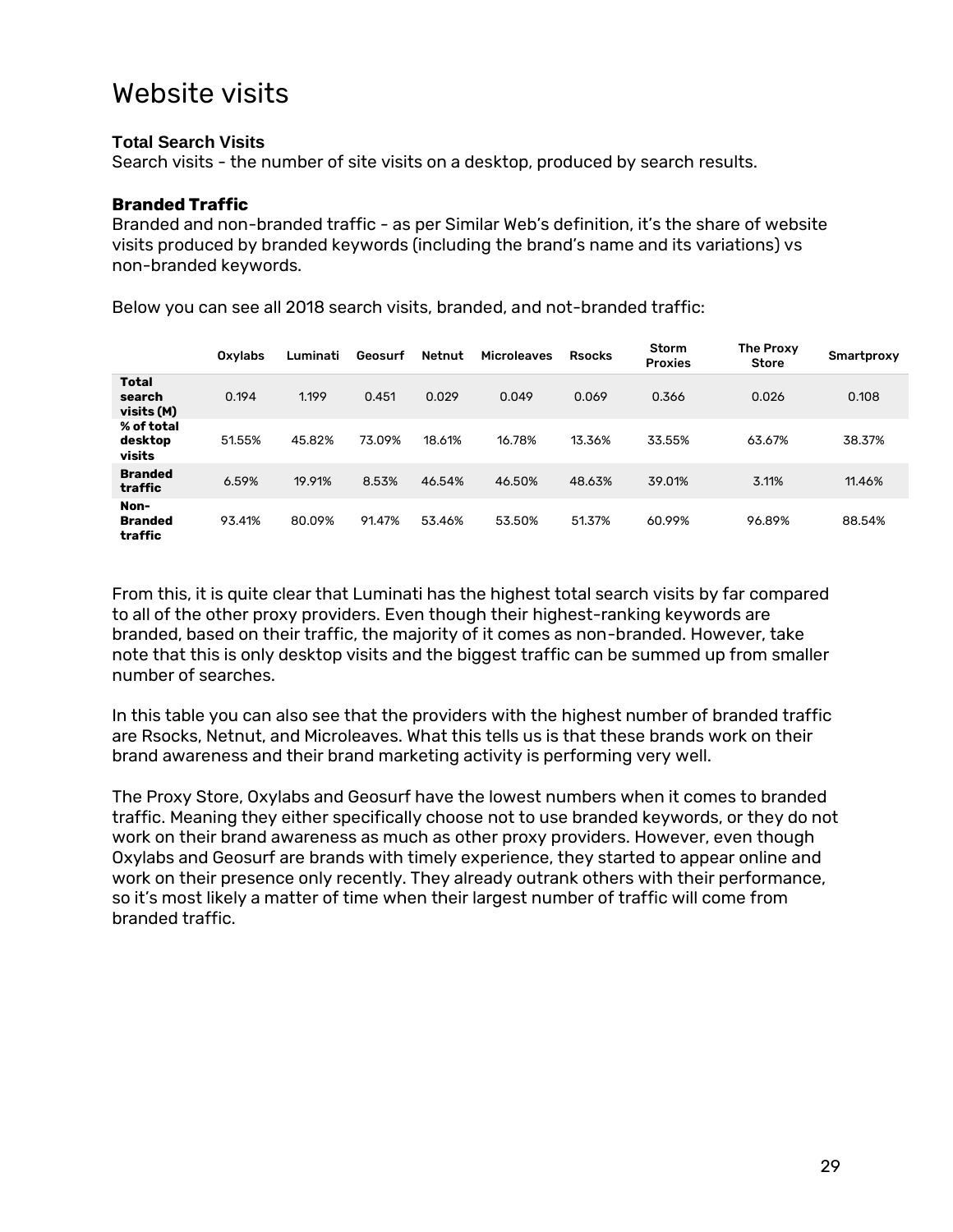### <span id="page-29-0"></span>Traffic value

Traffic value measured by Ahrefs shows the value of a website's organic traffic if the traffic is bought through Google AdWords. To put it into simpler words, Ahrefs can estimate the number of organic visits per month (the example below shows 657 visits from the keyword "SEO tips"). And this keyword has a \$7 CPC (cost-per-click).



Now, if you would buy all 657 visits by bidding on this keyword in Google Adwords, it would cost you \$4,599. But this is only one keyword in US alone. If you would calculate all of the 71,000+ keywords across 170 countries - you would get the full Traffic Value.



Please note that this is only an estimation based on Ahrefs calculations. As they say themselves, Google AdWords is an auction and advertisers change their bids all the time. So the prices always fluctuate.

Having this in mind, below you can see the organic traffic value of each provider:

|                         | Oxylabs  | Luminati   | Geosurf    | <b>Netnut</b> | Microleaves | Rsocks  | Storm<br><b>Proxies</b> | The<br>Proxy<br><b>Store</b> | Smartproxy |
|-------------------------|----------|------------|------------|---------------|-------------|---------|-------------------------|------------------------------|------------|
| <b>Traffic</b><br>value | \$224.00 | \$1,300.00 | \$4,500,00 | \$2.00        | \$86,00     | \$29.00 | \$3,100.00              | \$8.00                       | \$1,400.00 |

Based on this, Geosurf has the best traffic value based on all keywords. Meaning they have the best organic flow going to their website. As for the provider receiving the least organic flow is Netnut, with the traffic value of \$2.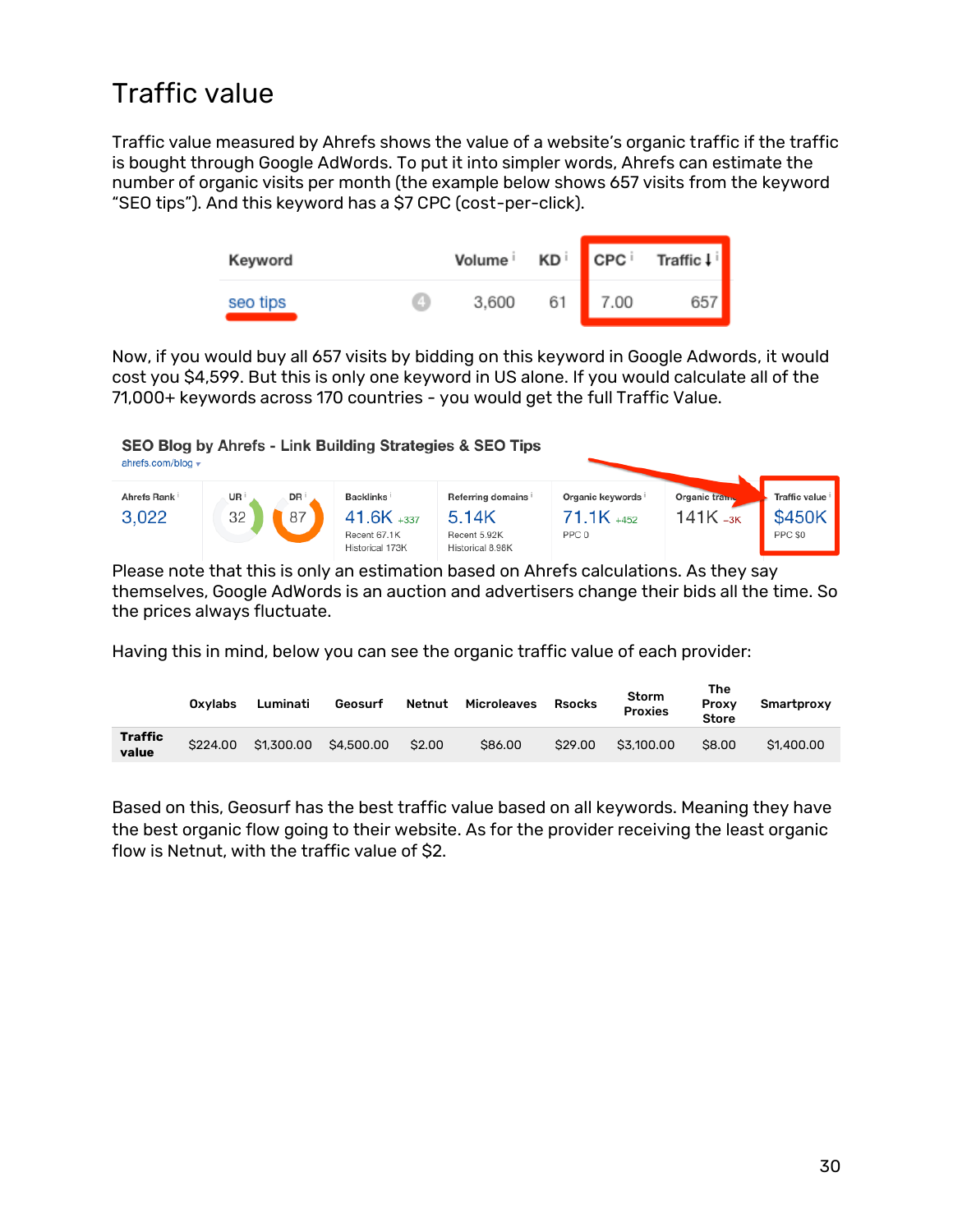# <span id="page-30-0"></span>Referral programs

The majority of proxy providers offer very convenient referral programs that are based on revenue shares, and their offers go up as high as 50%. It is worth noting that every single one of these revenue shares have a payout limit from \$1,000 to \$2,000.

Rsocks has a publicly shared information on their affiliate payout levels: they offer their smaller partners 10%, whereas for their bigger partners - up to 20%.

Microleaves offers not only an affiliate program, but also a white label program that provide super-affiliates bigger opportunities.

It is also worth mentioning that when Luminati offers a 50% revenue share with a payout limit of \$1,000, Oxylabs offers the same revenue share (50%), but their payout limit is \$2,000.

Netnut is the only provider that does not offer an affiliate program, but they do say on their website that it is coming soon.



The provided numbers are standard conditions of affiliate programs. As you may know, super-affiliates in the affiliate market have the opportunity to get better, personally tailored conditions, commiting to not make them pubic. Better conditions can mean bigger revenue shares and a higher payout limit.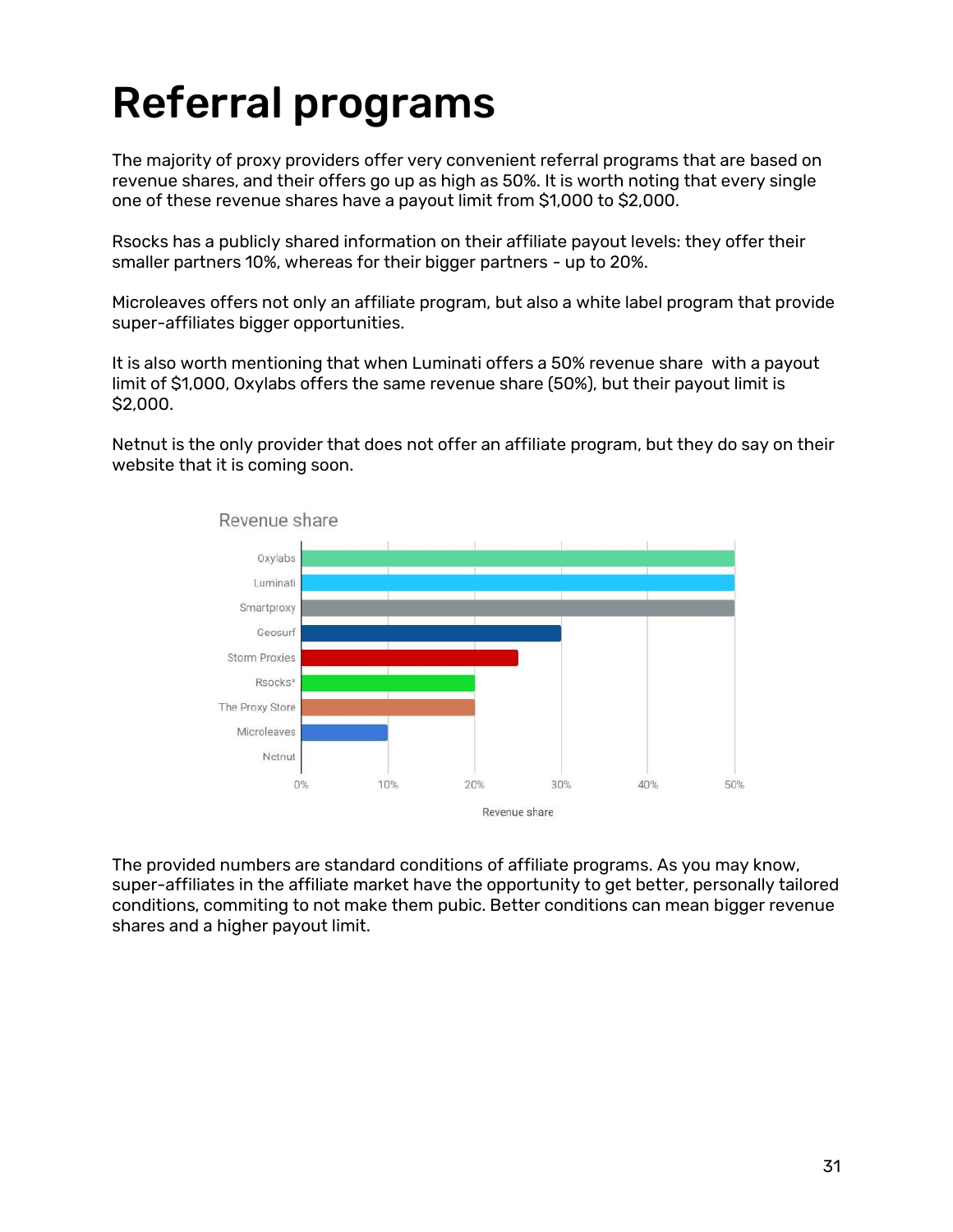# <span id="page-31-0"></span>Online Presence

Online presence is how a company appears online. This includes their website, reviews, social media, SEO etc. In our research, we looked into the proxy providers' reviews and ratings found online (including our own reviews), and their social media and Youtube rates.

|                                        | Oxylabs        | Luminati | Geosurf                  | Netnut                   | <b>Microleaves</b>       | <b>Rsocks</b>            | <b>Storm</b><br><b>Proxies</b> | <b>The</b><br>Proxy<br><b>Store</b> | Smartproxy               |
|----------------------------------------|----------------|----------|--------------------------|--------------------------|--------------------------|--------------------------|--------------------------------|-------------------------------------|--------------------------|
| Trustpilot                             |                |          |                          |                          |                          |                          |                                |                                     |                          |
| # of reviews                           | $\overline{2}$ | 10       | $\qquad \qquad -$        |                          | $\overline{2}$           | $\overline{\phantom{a}}$ | 3                              | $\overline{\phantom{m}}$            | $\overline{\phantom{a}}$ |
| Avg. rating                            | 3/5            | 3/5      | $\overline{\phantom{a}}$ | -                        | 4/5                      | $\overline{\phantom{a}}$ | 4/5                            | $\overline{\phantom{m}}$            | $\overline{\phantom{a}}$ |
| Proxyway                               | 9.3/10         | 8.5/10   | 8.9/10                   | 8.0/10                   | 7.1/10                   | 7.9/10                   | 7.7/10                         | 7.7/10                              | 8.7/10                   |
| <b>Private Proxy</b><br><b>Reviews</b> | 9.6/10         | 9.6/10   | 9.5/10                   | $\overline{\phantom{a}}$ | 9.3/10                   | $\overline{\phantom{a}}$ | 9.5/10                         | $\overline{\phantom{a}}$            | 9.5/10                   |
| Stupidproxy                            | 4.8/5          | 4.8/5    | 4.3/5                    | 4.7/5                    | 4.5/5                    | $\overline{\phantom{a}}$ | 4.6/5                          | $\overline{\phantom{a}}$            | 4.6/5                    |
| <b>Best Proxy</b><br><b>Providers</b>  | 8.8/10         | 8.8/10   |                          |                          | $\overline{\phantom{0}}$ |                          |                                | $\overline{\phantom{m}}$            | 8.6/10                   |

## <span id="page-31-1"></span>Review Websites

On Trustpilot, Luminati has the highest number of reviews (10) but has the same rating  $(\frac{3}{5})$ as Oxylabs which has only two reviews. Microleaves and Storm Proxies share a similar amount of reviews and the same rating( $\frac{4}{5}$ ). No other provider has reviews or ratings on Trustpilot.

Taking into account our own reviews, the top scoring provider is Oxylabs, and the lowest score was given to Microleaves.

With privetproxyreviews.com, the top providers are Oxylabs and Luminati, having the same 9.6 rating. And the lowest rating again falls to Microleaves. Netnut, Rsocks, and The Proxy Store do not have reviews.

Stupidproxy.com rates Oxylabs and Luminati as their highest proxy providers as well. Surprisingly, Geosurf is rated with the lowest score (4.3).

Bestproxyproviders.com only rated Oxylabs, Luminati, and Smartproxy. Oxylabs and Luminati once again shares the same rating (8.8).

Summing up all of the reviews, the best performing proxy provider is Oxylabs. To draw conclusions who was the worst would be inappropriate, as most providers did not even have any reviews.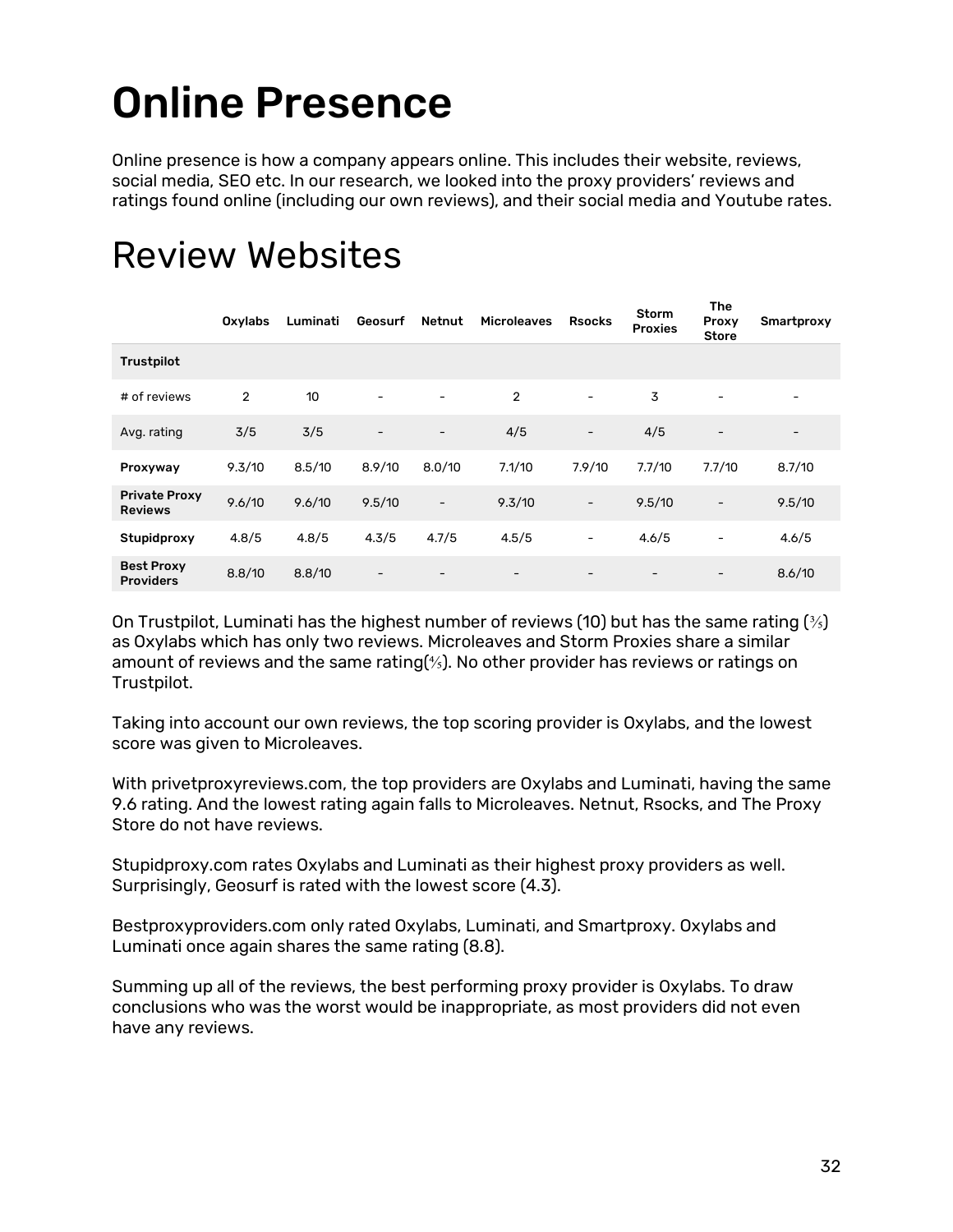# <span id="page-32-0"></span>Social Media

| <b>Followers</b> | <b>Oxylabs</b> | Luminati | Geosurf                  | Netnut                   | <b>Microleaves</b> | <b>Rsocks</b>            | Storm<br><b>Proxies</b>  | <b>The Proxy</b><br><b>Store</b> | Smartproxy               |
|------------------|----------------|----------|--------------------------|--------------------------|--------------------|--------------------------|--------------------------|----------------------------------|--------------------------|
| <b>Facebook</b>  | 305            | 3.108    | 613                      | 15                       | 2.154              | $\overline{\phantom{a}}$ | 978                      | $\overline{\phantom{0}}$         | 1,788                    |
| Twitter          | 91             | 996      | $\overline{\phantom{a}}$ | $\overline{\phantom{a}}$ | 13.118             | $\overline{\phantom{a}}$ | $\overline{\phantom{0}}$ | -                                | 513                      |
| Linkedin         | 232            | 851      | 35                       | 85                       | 13                 | $\overline{\phantom{a}}$ | $\overline{\phantom{0}}$ | $\overline{\phantom{0}}$         | $\overline{\phantom{a}}$ |

When it comes to social media popularity, Microleaves seems to have the highest following throughout Facebook and Twitter, however, they do not have a strong Linkedin profile - Luminati is the one winning over this platform.

Not all proxy providers have a social media presence - Rsocks and The Proxy Store don't have any social media accounts. Geosurf and Netnut do not have Twitter accounts and Smartproxy doesn't have a Linkedin profile.

### <span id="page-32-1"></span>Youtube

| <b>Views</b> | <b>Oxylabs</b> | Luminati | Geosurf | Netnut            | <b>Microleaves</b> | <b>Rsocks</b>            | <b>Storm</b><br><b>Proxies</b> | The Proxy<br><b>Store</b> | Smartproxy |
|--------------|----------------|----------|---------|-------------------|--------------------|--------------------------|--------------------------------|---------------------------|------------|
| Youtube      | 5.318          | 57.283   | 6.489   | $\qquad \qquad -$ | 263,000            | $\overline{\phantom{a}}$ | 1.043                          | $\overline{\phantom{0}}$  | 3.450      |

With Youtube views, the clear winner is Microleaves, with overall 263,000 views per the whole channel. The least viewed are Storm Proxies, whereas Netnut, Rsocks, and The Proxy Store do not have a Youtube account at all.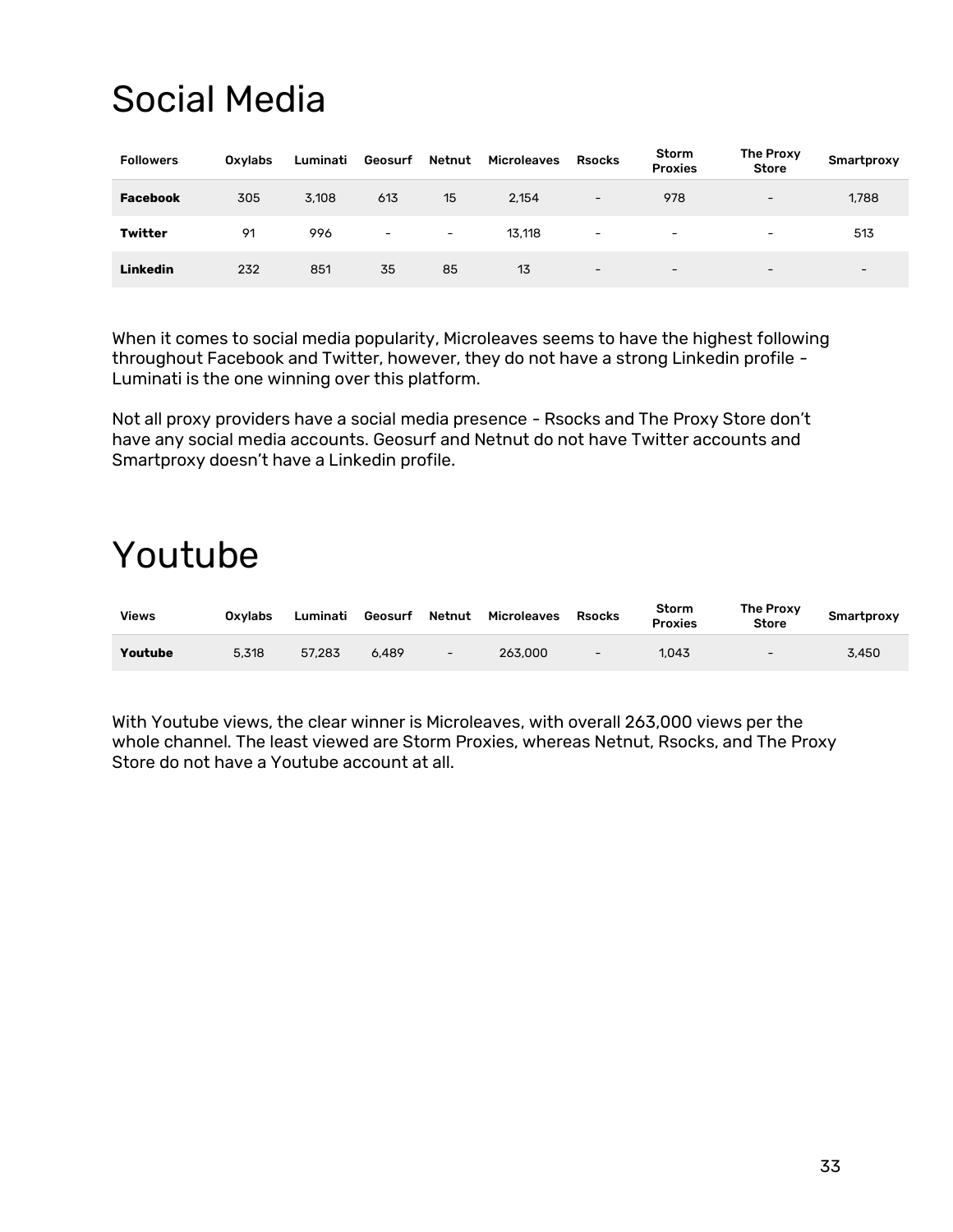# <span id="page-33-0"></span>**Conclusion**

#### **Performance**

When it comes to proxy providers' **overall performance**, more or less all providers, apart from The Proxy Store and Microleaves, had a stable connection no matter the concurrent connection load. The top three providers are **Oxylabs, Geosurf,** and **Smartproxy.**

The same providers keep their winning places when competing for the best **success rate**. All three (**Oxylabs, Geosurf,** and **Smartproxy**) stood almost at the same level. Things shift a little with r**esponse time** - the clear winner was **Storm Proxies**, taking the first place by conquering 5 out of 8 targets. However, coming really close were **Oxylabs** and **Smartproxy** and all of them had less than 5s of average response time.

#### **Customer Service**

Out of 9 providers, 4 stood out the most with their **customer service**: **Luminati, The Proxy Store, Smartproxy,** and **Oxylabs**. Both Luminati and The Proxy Store offer the highest number of ways to support their customers and Luminati's average response time stands at an amazing 5 minutes.

Smartproxy got the third place as they responded to us immediately. Not only did they provide immediate attention to our inquiries, but they also displayed an insightful support. As for Oxylabs, they are the only providers that offer a dedicated account manager - a clear demonstration of their dedication to its customers.

When it comes to the residential proxy service providers **dashboards**, **Oxylabs, Luminati, Geosurf,** and **Smartproxy** gave us what we found efficient.

#### **Marketing**

Starting from the basics - **website traffic** - **Luminati, Storm Proxies,** and **Oxylabs** are the top three providers by total website visits, being the most popular. **Country** popularity wise (through which the traffic goes through), **United States** were either 1st or 2nd country by popularity. **Oxylabs, Luminati, Geosurf, Storm Proxies,** and **Smartproxy** are among the top picks for this particular audience. It is worthy to mention that Microleaves and The Proxy Store attracts most of their traffic from Vietnam, Netnut - from Israel, and Rsocks – from Russia.

When it comes to **Organic traffic**, **Geosurf** and **The Proxy Store** are clear winners. Looking at the **direct** channel flow, **Luminati** and **Storm Proxies** bring in the most of their traffic directly. As for the **paid search** channel, **Oxylabs** and **Luminati** are the leaders.

#### With **top ranking keywords, Luminati, Rsocks, Microleaves, Netnut,** and **Smartproxy**

have their own brand names in top keywords, meaning they work on their own brand more than others.Though it would be fair of us to note that Luminati's 5th ranking keyword is "Luminati Hola". So perhaps their branded keywords are not necessarily because they work on their appearance, but rather are searched for their business incidents.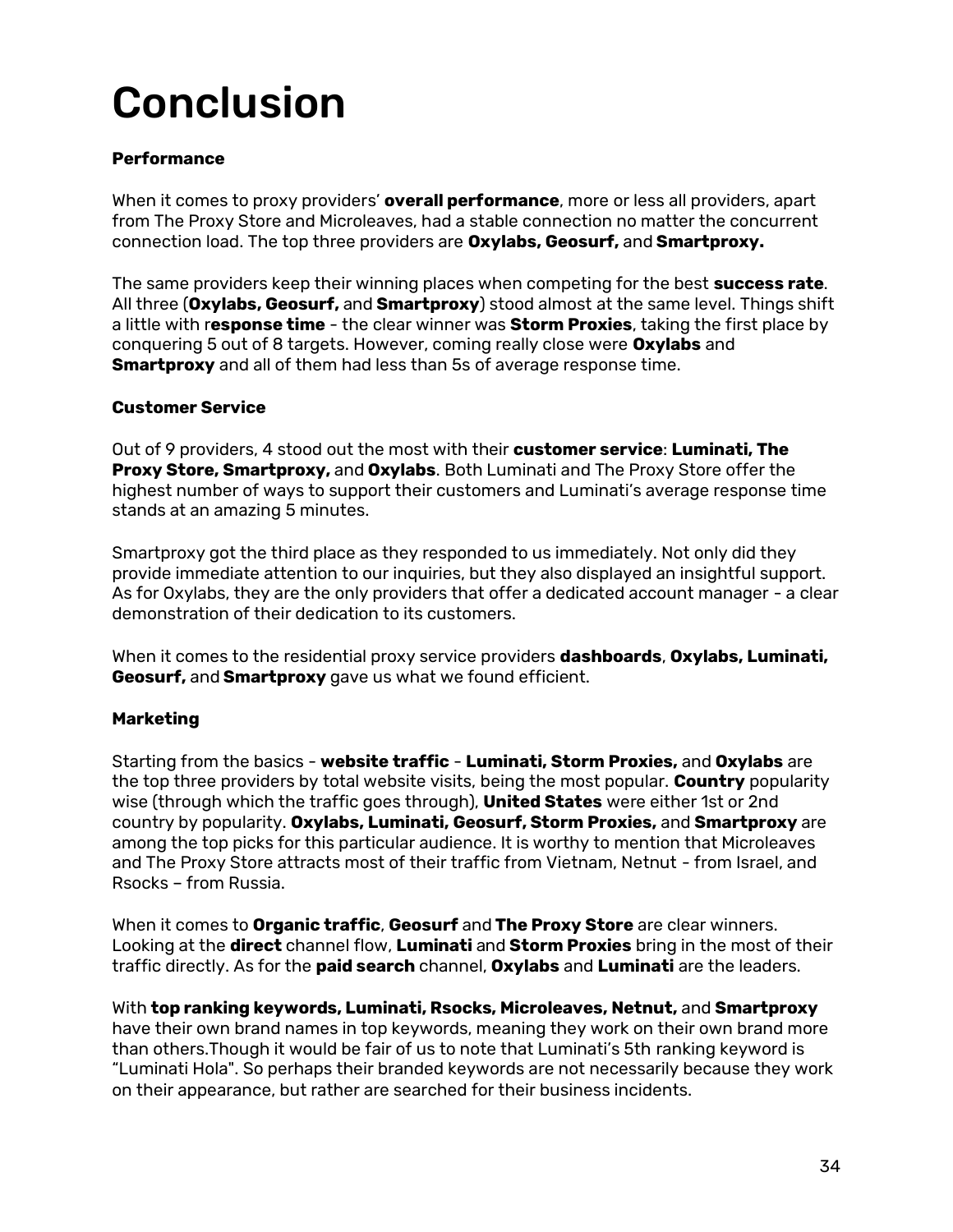With **organic search visits**, it is quite clear that **Luminati** has the highest number by far compared to all of the other proxy providers. Whereas providers with the highest number of **branded traffic are Rsocks, Netnut,** and **Microleaves.** 

Take note that even though **Oxylabs** and **Geosurf** are brands with timely experience, they started to appear online and work on their presence only recently. They already outrank others with their performance, so it's most likely a matter of time when their largest number of traffic will come from branded traffic.

#### **Referral Programs**

The majority of proxy providers offer very convenient referral programmes that are based on revenue shares, and their offers go up as high as 50%.

It is also worth mentioning that when **Luminati** offers a 50% revenue share with a payout limit of \$1,000, **Oxylabs** offers the same revenue share (50%), but their payout limit is \$2,000.

#### **Online Presence**

Summing up all of the **reviews**, the best performing proxy provider is **Oxylabs**. It's worth mentioning that not all proxy providers have a social media presence and most lack continuity with their posts.